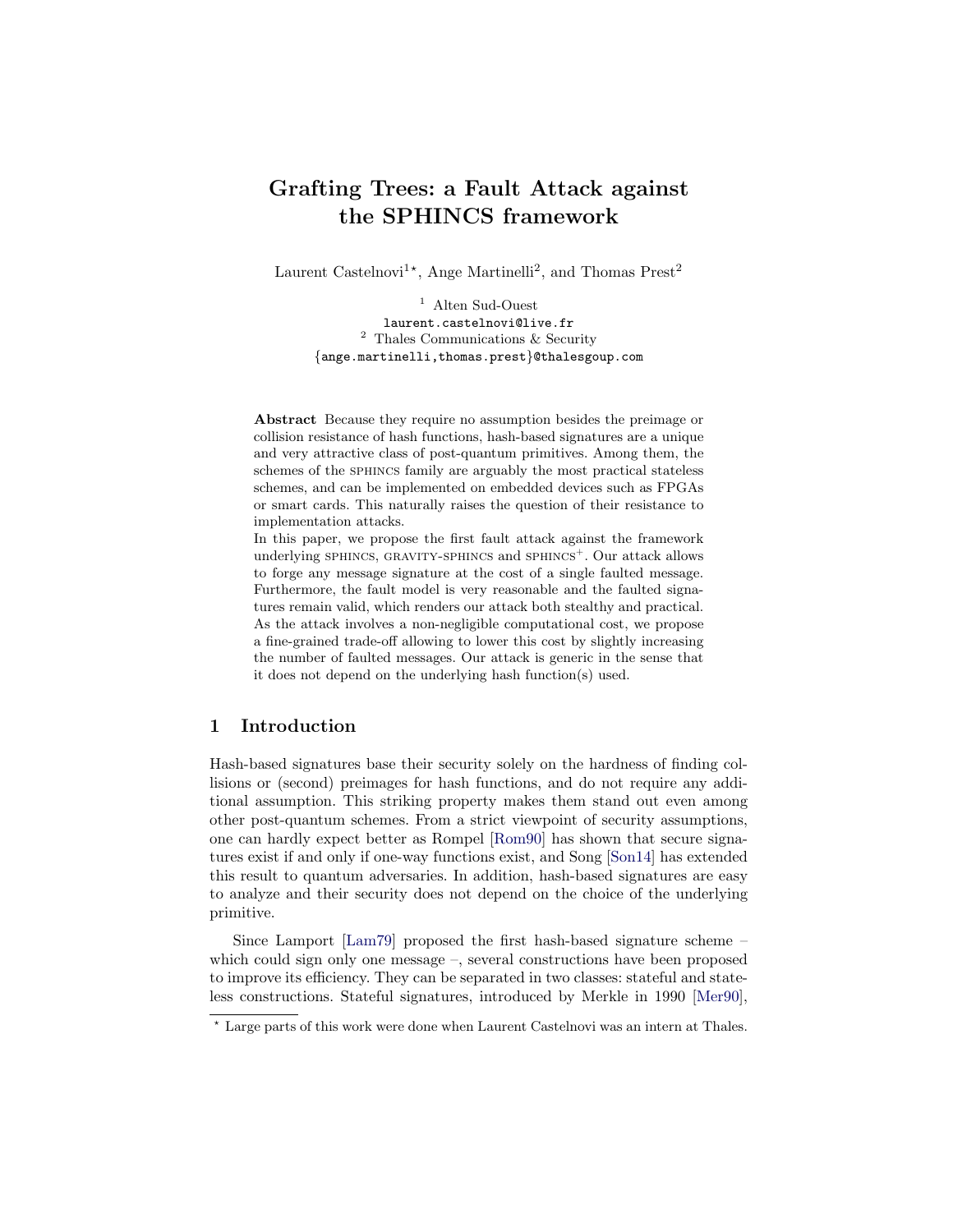<span id="page-1-0"></span>constrain the signer to maintain a record of its used keys. Such a requirement may generate operational problems, in particular when the key is used by multiples servers. Stateless signatures, as introduced by Goldreich [\[Gol86\]](#page-19-0), lift this requirement but at the cost of a huge blow-up in the signature time and size.

It is only recently that practical stateless constructions have been proposed. In 2015, Bernstein, Hopwood, Hülsing, Lange, Niederhagen, Papachristodoulou, Schneider, Schwabe and Wilcox-O'Hearn [\[BHH](#page-19-1)<sup>+</sup>15] proposed SPHINCS, a hashbased signature scheme which achieved both statelessness and a reasonable efficiency (with respect to the running time and signature size) by combining the constructions of Goldreich and Merkle, and using a few-time signature scheme. In 2017, two variations of sphincs were proposed to NIST's call for post-quantum cryptographic schemes [\[NIS16\]](#page-20-4): gravity-sphincs [\[AE17b\]](#page-18-0) by Aumasson and Endignoux, and sphincs<sup>+</sup> [\[BDE](#page-18-1)+17] by Bernstein, Dobraunig, Eichlseder, Fluhrer, Gazdag, Hülsing, Kampanakis, Kölbl, Lange, Lauridsen, Mendel, Niederhagen, Rechberger, Rijneveld and Schwabe.

Hash functions can be implemented very efficiently on constrained devices and it is not surprising that several implementations of hash-based signatures on micro-controllers have been proposed [\[RED](#page-20-5)+08[,HBB12\]](#page-19-2), including an ARM implementation [\[HRS16\]](#page-20-6) of sphincs. However, embedded devices are known to be sensitive to physical attacks such as side-channel analysis or fault attacks.

Since the seminal article of Boneh, DeMillo and Lipton [\[BDL97\]](#page-19-3), fault attacks have proved to be the strongest kind of cryptanalysis on embedded devices. In a fault attack, we suppose that the attacker is strong enough to corrupt the internal state of an algorithm during its execution. While this supposes a rather powerful attacker, these conditions can often be fulfilled in real life and generally result in devastating attacks. However, to the best of our knowledge, no fault attack against hash-based signatures has been publicly proposed.

## 1.1 Our contribution

At a very high level, the sphincs framework (in this document, this notion encompasses the original sphincs scheme, as well as gravity-sphincs and  $s$ PHINCS<sup>+</sup>) combines hash trees and several one-time signature schemes ( $OTS$ ) inside a tree data structure in order to obtain a stateless signature scheme. We propose the first fault injection attack against the sphincs framework. The attack is done in two steps, a faulting part and a grafting part:

- 1. The faulting step. Two signatures for the same message are queried. During the second signature computation, a fault is provoked so that an OTS inside the sphincs framework ends up signing a different value than the first time. Usually, an OTS key is only used to sign a single value, but our fault attack compels it to do otherwise.
- 2. The grafting step. We show that the knowledge of the two signatures the correct one and the faulted one – can be exploited to recover parts of the secret key of the OTS which was subjected to the fault, and therefore to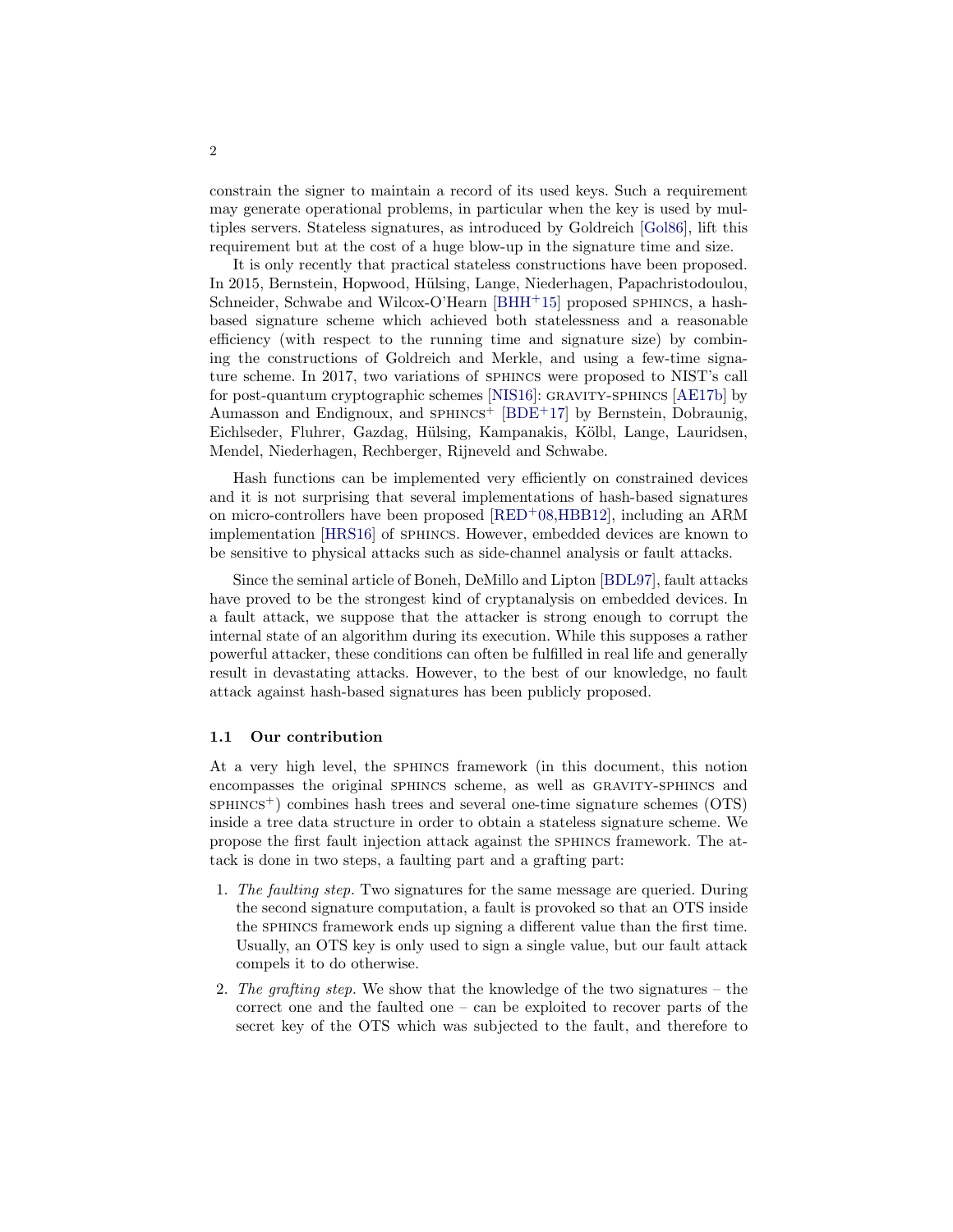<span id="page-2-0"></span>partially compromise it. In turn, an attacker will use this compromised OTS as a mean to authenticate a tree different from the one it is supposed to authenticate.

The attacker then generates a tree which is entirely under its control, and will use the compromised OTS to *graft* it to the SPHINCS tree, which is why we call this step the grafting step.

The grafted tree is chosen by the attacker and independent from the secret key, while allowing to generate valid signatures for some messages. We show that it is more than enough to provide universal forgery ability to an attacker while explaining how she can achieve it. The attack requires little power from the attacker – which makes it practical – and produces valid signatures, which renders it particularly stealthy.

Whereas this attack comes with a non-negligible computational cost for each forgery, we propose trade-offs to lower this cost by slightly increasing the number of faulted signatures available to the attacker. Our attack is generic in the sense that it targets the sphincs framework: it is successful regardless of the underlying hash function used, and is indifferent to the specificities of the original SPHINCS,  $GRAVITY-SPHINCS$  or  $SPHINCS$ <sup>+</sup>.

## 1.2 Roadmap

First we will introduce the notions related to trees. In section [2,](#page-3-0) we will give a quick overview of hash-based signatures constructions. Then we will describe our attack in section [3.](#page-10-0) The grafting step will be presented before the faulting step, as it only requires two signatures by the same OTS and is indifferent to whether they were obtained through a fault attack. We will then discuss countermeasures in section [3.4.](#page-16-0) Section [4](#page-18-2) will conclude this paper and expose open questions.

## 1.3 Related works

To our knowledge, this work is the first article describing a fault attack against hash-based signature schemes. It is based on Laurent Castelnovi's master the-sis [\[Cas17\]](#page-19-4). Concurrent and independent works by Genêt [\[Gen17\]](#page-19-5) and Kannwischer [\[Kan17\]](#page-20-7) also studied fault attacks – as well as passive side-channel attacks – against hash-based signature schemes.

Our grafting technique relies on and extend a result by Groot Bruinderink and Hülsing [\[GBH16\]](#page-19-6) about the security of common OTS's under two-message attacks.

Due to their relative novelty, the resistance of post-quantum cryptographic schemes against fault attacks has only recently been studied. A wide array of attacks against lattice-based schemes has been covered in [\[BBK16\]](#page-18-3), and a loopabort attack has been demonstrated in [\[EFGT16\]](#page-19-7). For schemes based on supersingular isogenies, loop-abort and point decompression attacks have been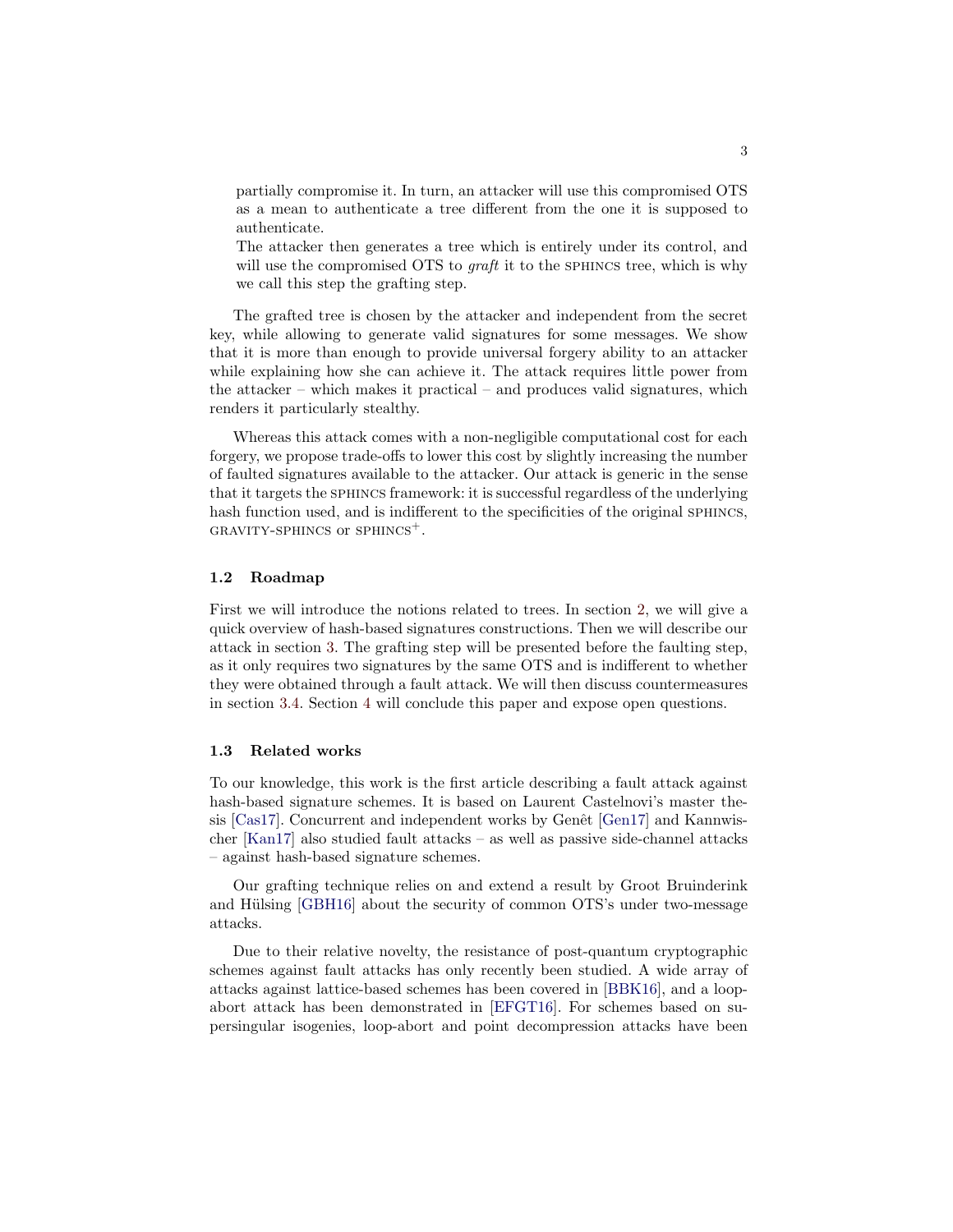<span id="page-3-1"></span>investigated in [\[BG15,](#page-19-8)[Ti17,](#page-20-8)[GW17\]](#page-19-9). While we know of no fault attack against hash-based signatures, countermeasures have been studied in [\[MKAA16\]](#page-20-9).

Hash functions have been targeted by fault attacks on their keyed operation modes. Notably Hemme and Hoffmann [\[HH11\]](#page-19-10) propose a differential fault analysis allowing the attacker to recover the internal state of a SHA-1 instance using about 1000 faulted hashes with the fault targeting a specific variable in the computation. A similar attack targeting SHA-3 was presented in 2015 [\[BGS15\]](#page-19-11). This attack involves random single bit faults on 80 messages to recover most of the SHA-3 internal state. In comparison, our attack requires only one fault, and the precision needed by the attacker in order to succeed is very low.

# <span id="page-3-0"></span>2 Preliminaries

We first set up the notations, then introduce the security models used for signature schemes and present Merkle's and Goldreich's constructions.

#### 2.1 Notations and conventions

We denote by  $\lambda$  the security parameter of a signature scheme.  $H: \{0,1\}^* \to$  $\{0,1\}^{\lambda}$  denotes a cryptographic hash function. We will note vectors in bold lowercase. Whenever we consider faulting the value of a vector v, we denote by  $\mathbf{v}^*$  the faulted value of  $\mathbf{v}$ .

#### 2.2 Dendrologic notations

We recall notions related to trees. We suppose that the definitions of (balanced) binary tree, parent, child, sibling, root, leaf and internal node are known.

We denote by  $&$ f the address of a leaf f. The height of a tree is the length of the longest path between the root and any node. Two nodes are at the same height (resp. in the same layer, resp. at the same level) if they lie at the same distance from the root.

In this article, we also deal with hypertrees, which are trees whose nodes are trees. The height of a hypertree is the sum of the largest heights of each layer. To avoid confusion between the hypertree and the node trees, we will refer to the layers of the hypertree and the levels of the node trees.

As an example, Figure [3](#page-8-0) depicts a toy version of a sphincs hypertree. This example has 2 layers of height 2, hence it has a total height of 4. sphincs-256 has 12 layers of height 5, so its total height is 60.

# 2.3 Security models for signature schemes

We briefly recall some classical security notions for signature schemes.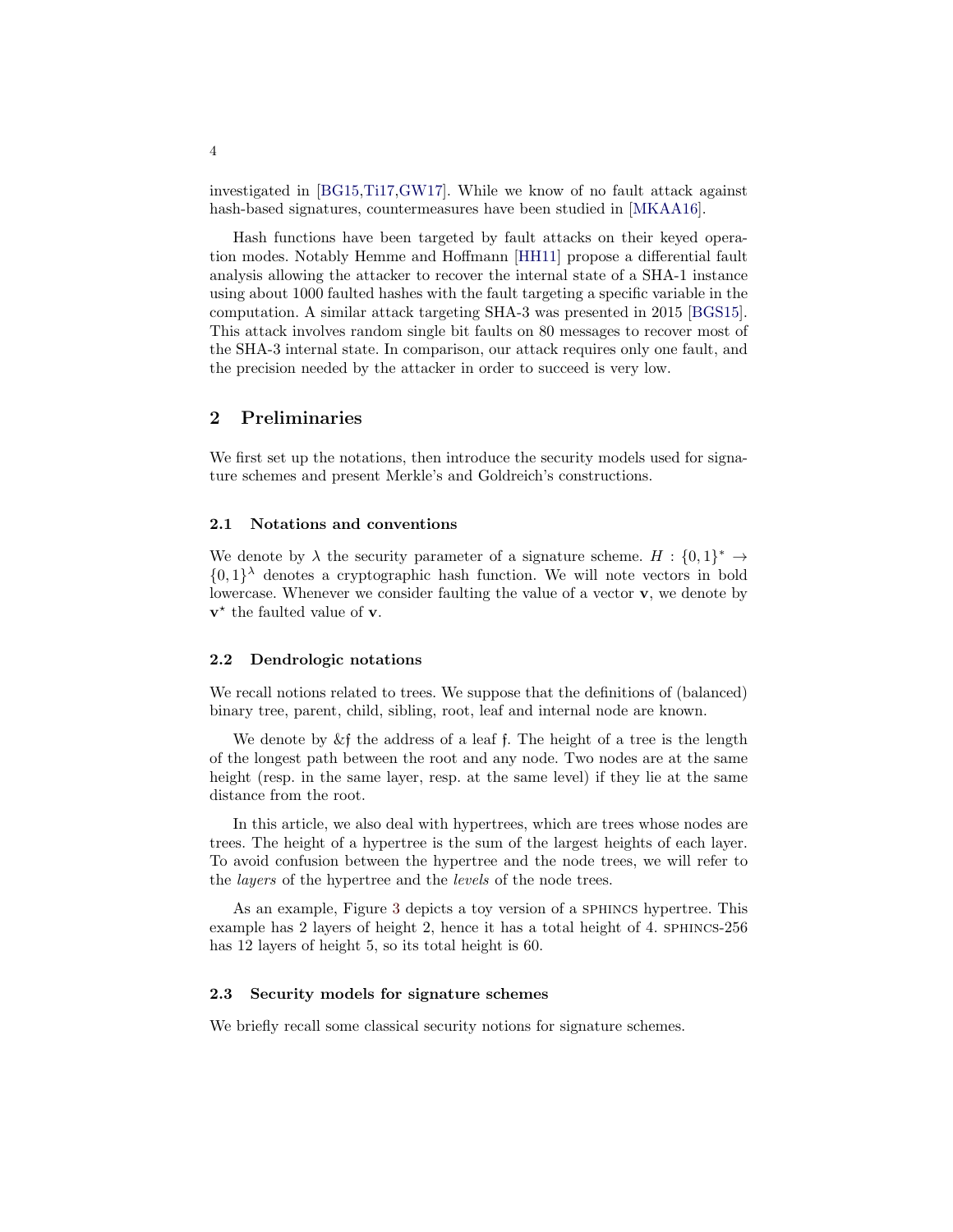<span id="page-4-1"></span>**Definition 21** Existential forgery – An adversary is able of existential forgery if there exists a message m such that she can exhibit a valid (message, signature) pair  $(m, \sigma^*)$  where  $\sigma^*$  was not produced by the legitimate signer.

Definition 22 Universal forgery – An adversary is able of universal forgery if for any message m, she can exhibit a valid signature  $\sigma^*$ .

Any attacker able of universal forgery is able of existential forgery. For more formal notations, we refer the reader to e.g. [\[GBH16\]](#page-19-6).

#### 2.4 Hash-based signatures

Hash-based signatures stem from a very simple idea: the public key is a commitment of the secret key, whereas the signature of a message consists of revealing some information from which the verifier can recompute the commitment.

A simple way to build a hash-based one-time signature (OTS) can be defined as follows. Given a hash function H, let a secret key  $S = (S_1, S_2)$  and the message space be  $[0, M - 1]$  for an integer M. The public key is

$$
P = (P_1, P_2) = (H^M(S_1), H^M(S_2)).
$$

The signature of a message  $m \in [0, M - 1]$  is

$$
\sigma = (\sigma_1, \sigma_2) = (H^{\mathsf{m}}(S_1), H^{M-\mathsf{m}}(S_2)).
$$

The verifier only needs to check that

$$
(\sigma_1^{M-{\mathsf{m}}},\sigma_2^{\mathsf{m}})=(P_1,P_2).
$$

This scheme is one-time if  $H$  is preimage-resistant. However, it is not two-time, since given signatures for messages  $m_1 < m_2$  one can compute signatures for any  $m_1 < m_3 < m_2$ , thus breaking existential unforgeability.

We draw the readers' attention to the fact that in the scheme we presented, the public key can be computed from any valid signature. This is a common feature among hash-based signatures and will effectively be the case for all the schemes considered in this paper. From this feature, one does not need the public key if it is able to authenticate it. It allows to derive many-times signatures schemes from OTS by computing signature trees.

In the rest of this section, we present an OTS, two few-times signatures (FTS) and two many-times signatures, a stateful one and a stateless one.

# <span id="page-4-0"></span>2.4.1 An OTS: WOTS

wots is a one-time signature whose principle was enunciated by Merkle [\[Mer90\]](#page-20-3) following an idea from Winternitz. It is parameterized by three values:

 $- w$ : the size of the words used by WOTS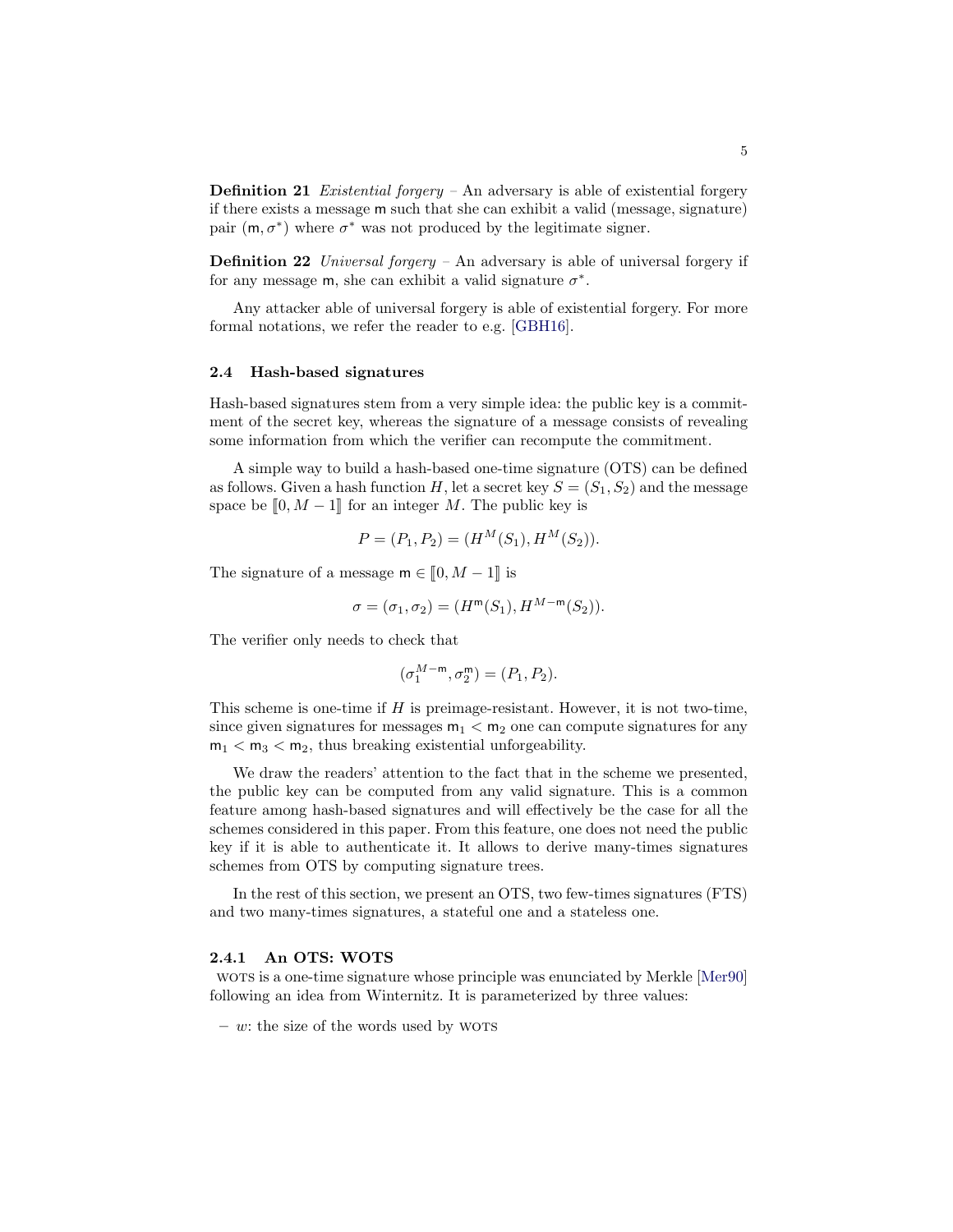- $\ell_1$ : the fixed number of words of size w of the messages to be signed
- $\ell_2$ : the fixed number of words of size w of the parity-check value used in the signature algorithm.

Let  $\ell = \ell_1 + \ell_2$  be the fixed number of words of size w of the signature. We can now detail wors.

- Keygen()
	- 1. Let  $sk = (s_i)_{i=1,\dots,\ell}$  where the  $s_i$  are uniformly random w-bits words;
	- 2. For  $1 \leqslant i \leqslant \ell, p_i \leftarrow H^{w-1}(s_i);$
	- 3. public key:  $pk \leftarrow (p_1, \ldots, p_\ell)$ , private key: sk.
- <span id="page-5-1"></span><span id="page-5-0"></span>• Sign $(m, sk)$ 
	- 1. Express m in base w:  $m = (m_1 m_2 ... m_{\ell_1})_w;$
	- 2. Compute the parity-check value  $C \leftarrow \sum_{i=1}^{\ell_1} (w 1 m_i);$
	- 3. Express C in base  $w: C = (C_1 C_2 ... C_{\ell_2})_w;$
	- 4.  $\mathbf{b} = (b_1, b_2, \ldots, b_\ell) \leftarrow (\mathsf{m}_1, \ldots, \mathsf{m}_{\ell_1}, C_1, \ldots, C_{\ell_2})$  we will later call it the b-vector of m;
	- 5. For  $1 \leqslant i \leqslant \ell, \sigma_i \leftarrow H^{b_i}(s_i);$
	- 6. signature:  $\sigma \leftarrow (\sigma_1, \ldots, \sigma_\ell)$ .
- Verify $(m, \sigma, pk)$ 
	- 1. Compute the b-vector of m as in the signature algorithm (steps [1-](#page-5-0)[4\)](#page-5-1);
	- 2. Accept if and only if  $\forall i \in [\![1, \ell]\!], p_i = H^{w-1-b_i}(\sigma_i).$

Remark 1. GRAVITY-SPHINCS implements the unmasked version of WOTS described above, but  $s$ PHINCS<sup>(+)</sup> replaces wors by a variant, wors+, which uses random masks in order to replace collision resistance by second preimage resistance. Since our attack is indifferent to the presence of masks, we present it only in the case of the mask-less scheme (wors) as it makes our exposition simpler.

Parameters: In practice, sphincs-256 (it is the practical instantiation of sphincs proposed in  $[BHH^+15]$  $[BHH^+15]$ , GRAVITY-SPHINCS and SPHINCS<sup>+</sup> set:

$$
\begin{cases} \ell_1 = 64, \\ \ell_2 = 3, \\ w = 16. \end{cases}
$$

These parameters offer a good trade-off between size and speed and are usually chosen in the most recent constructions.

In [\[GBH16,](#page-19-6) Section 5], the authors study (among other scenarii) wors resistance against existential forgery under two-random-message attacks. They argue that the probability of being able to forge the signature of a random message  $m_3$  knowing the signature of two known random messages  $m_1$  and  $m_2$  is roughly equal to the probability that for all  $0 \leq i \leq \ell$ , the *i*-th coordinate of the *b*-vector of  $m_3$  is lower that the *i*-th coordinate of the *b*-vector of  $m_1$  or  $m_2$ . We will see that this existential forgery on WOTS can be extended to a universal forgery on the sphincs framework in section [3.1.](#page-10-1)

<span id="page-5-2"></span>6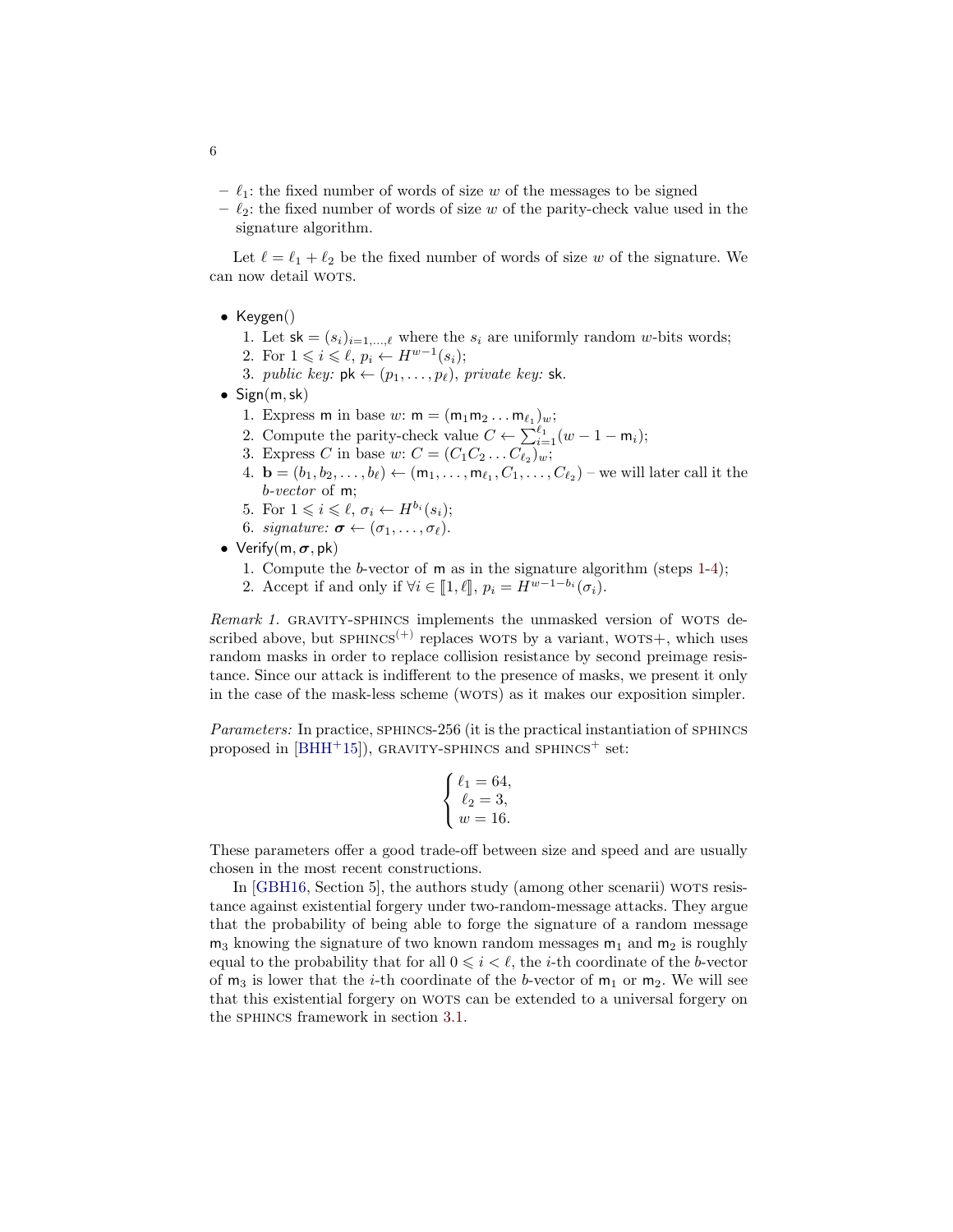## <span id="page-6-2"></span>2.4.2 FTS

In order to expand an OTS construction to a FTS signature scheme, one can generate many OTS, link the public keys using an authentication tree and use the root of this tree as public key. To sign a message, the signer only needs to choose a subset of the OTS generated and sign the message with each of them. The verifier only has to recover the various public keys from the signatures and to check if the public key is equal to the authentication value associated with the public keys and the corresponding authentication path.

All three algorithms based on the sphincs framework make use of different FTS. In the context of our attack, one only needs to keep two facts in mind:

- just like wots, the FTSs are entirely deterministic;
- in each of these FTSs, the public key can be directly computed from a valid signature.

#### <span id="page-6-1"></span>2.4.3 A stateful construction: Merkle's scheme

Merkle's scheme [\[Mer90\]](#page-20-3) is based on hash trees, which are (generally balanced) binary trees in which each internal node is defined as the hash of its two concatenated child nodes. In Merkle's construction, each leaf of a hash tree is an OTS public key: such a hash tree is called a Merkle tree. The public key for Merkle's scheme is the root of the Merkle tree and the private key is the set of all the OTS private keys paired with the OTS public keys.

For a leaf f of a Merkle tree, we denote by  $A(f)$  and call authentication path of f, the unique set of nodes (with one node per level, excluding the root) such that the root of the Merkle tree can be recomputed from f and  $A(f)$ .

To sign a message, the signer chooses an unused OTS key pair  $(\mathsf{sk}_i, \mathsf{pk}_i)$  in a leaf of the Merkle tree: he signs  $m$  with  $sk_i$  and sends the signature together with  $pk_i$  and its authentication path  $A(pk_i)$ . The receiver verifies that: 1) the message's signature using the OTS is valid, and 2) the general public key (which is the root of the Merkle tree) can be recomputed from  $pk_i$  and  $A(pk_i)$ .

This scheme has two major drawbacks. First, the signature time – or memory requirement – is exponential in the tree height, since the whole tree must either be stored or recomputed each time a signature is performed.<sup>[1](#page-6-0)</sup> Second, the signer must keep track of the used OTS key pairs, which makes the scheme stateful.

#### 2.4.4 A stateless construction: Goldreich's signature

Goldreich's proposal [\[Gol86\]](#page-19-0) solves the two aforementioned issues: it is still based on a binary tree whose leaves are OTS public keys, but internal nodes are now OTS key pairs. Each node of the tree is uniquely indexed by a bitstring which is used, together with a seed which is part of the overall private key, to pseudo-randomly generate the node's key pair.

<span id="page-6-0"></span><sup>1</sup> There exist techniques which get rid of exponential running time at the expense of somewhat increasing state size, such as the tree traversal algorithm of [\[BDS08\]](#page-19-12).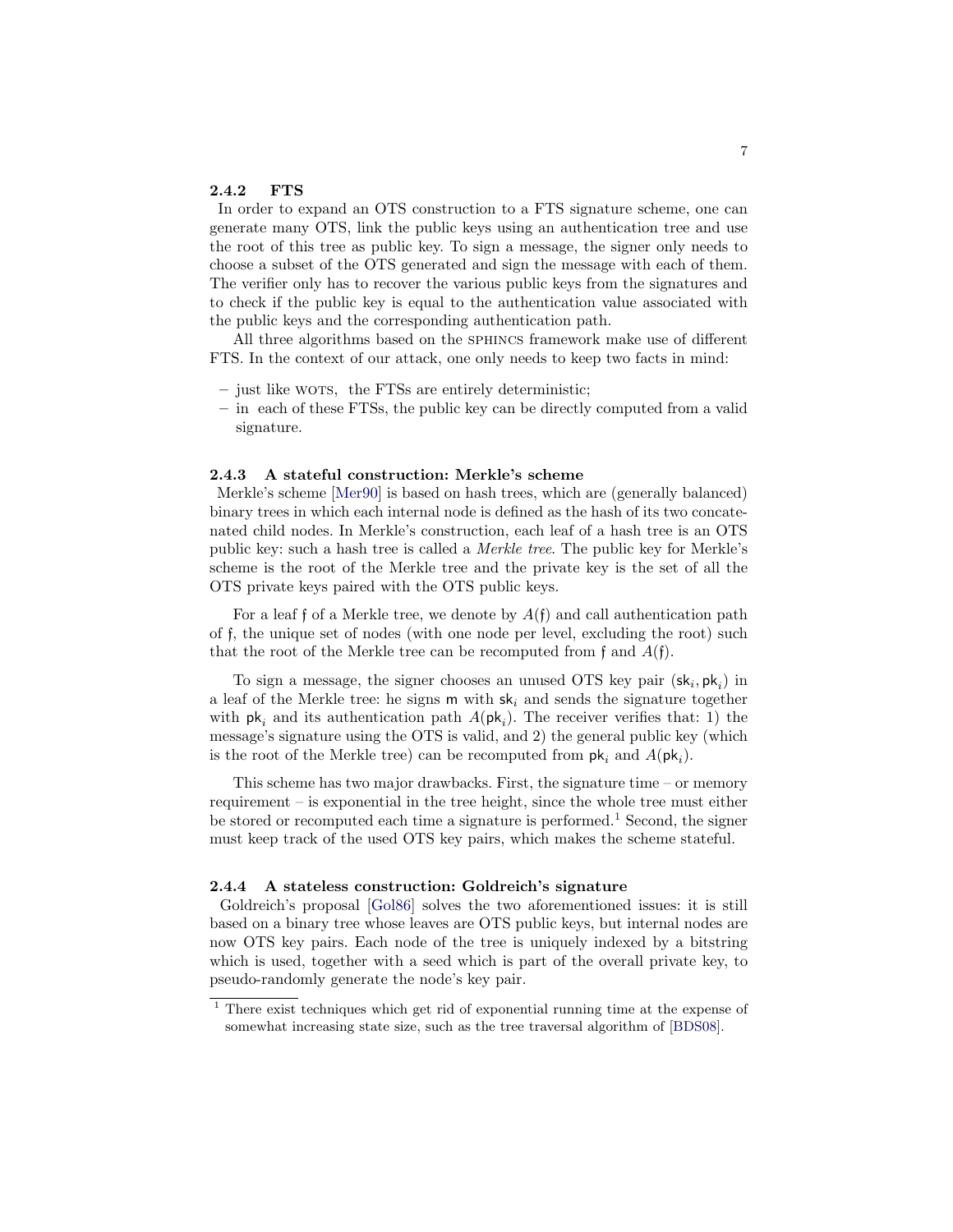<span id="page-7-1"></span><span id="page-7-0"></span>



Figure 1: A Merkle tree. Two merging arrows mean "the parent is the hash of the two children". The authentication path of  $f = pk_{000}$  would be  $A(\mathfrak{f}) = \{pk_{001}, H_{01}, H_1\}.$ 

Figure 2: A Goldreich tree. In addition to the notations of Figure [1,](#page-7-0) a dashed arrow means "the leaf signs the root below".

The scheme's public key is the root's public key and its private key is composed of the root's private key and the seed referred to above. To sign a message, one randomly selects a leaf and then signs the message with this key pair. Each node (specifically the public key inside) between this leaf and the root is then signed, together with its sibling node, by its father node. The verifier accepts if and only if all the signatures are valid.

The drawback of this approach is the signature size. For 128 bits of prequantum security, one needs a 256-layer tree; using for example a Winternitz OTS with parameter  $w = 16$  (see section [2.4.1\)](#page-4-0) and a hash function with a 256-bit output, the signature size reaches 1.65 MB.

# 2.5 SPHINCS

The aim of sphincs is twofold: to achieve moderate signature time and size, and to get rid of any kind of state. To reach this goal, the sphincs tree is designed as a Goldreich tree whose nodes are Merkle trees.

In this new configuration, each leaf in a Merkle tree is used to sign the root of a Merkle tree located in the layer below. Such a construction can also be found in GMSS  $[BDK^+07]$  $[BDK^+07]$  and XMSS  $[BDH11, HRB13]$  $[BDH11, HRB13]$ . Moreover, leaves of a sphincs tree sign a public key of a few-time signature (FTS) scheme, which security is not compromised if the same key pair is used on few different messages. This is summarized in Figure [3.](#page-8-0)

In order to have a quick overview of sphincs, one can see it as a combination of 3 types of trees. Namely: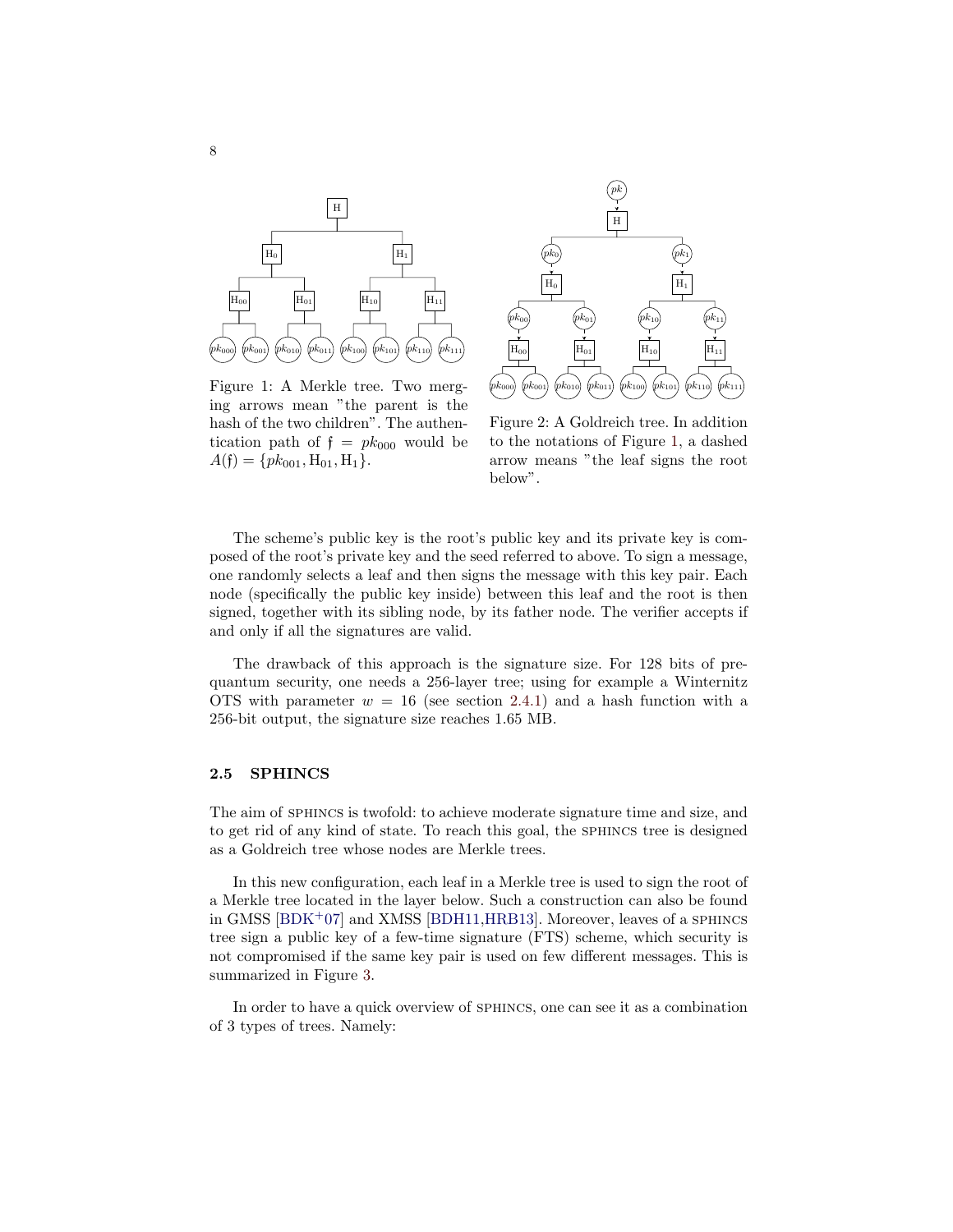<span id="page-8-1"></span><span id="page-8-0"></span>

Figure 3: A sphincs hypertree of height 4, which can be seen as a Goldreich tree of two layers with Merkle trees of height 2 in node places. In addition to the notations of Figures [1](#page-7-0) and [2,](#page-7-0) gray discs denote FTS instances (HORST for the original SPHINCS, PORST for GRAVITY-SPHINCS, FORS for SPHINCS<sup>+</sup>).

- 1. The sphincs hypertree: a Goldreich tree of height  $h$  (60 in sphincs-256) organised in d layers (12 in sphincs-256). Each layer's leaf signs the root of a Merkle tree.
- 2. Merkle trees of size  $h/d$  (= 5 in sphincs-256) whose leaves are public keys for the OTS used in the Goldreich construction: WOTS.
- 3. The FTS used to sign the message is signed by the last layer of the hypertree.

We now delve a bit deeper into sphincs's machinery.

A SPHINCS tree of height h can be seen as a Goldreich tree of d layers with Merkle trees of height  $h/d$  instead of nodes. In [\[BHH](#page-19-1)+15], a few modifications have been made to the Merkle tree construction described in section [2.4.3.](#page-6-1) One of them is important for our work: in the leaves of sphincs's Merkle subtrees, all wors public keys are compressed as follows: their  $\ell$  parts are considered as leaves of a binary hash tree; this tree's root is then computed applying this rule: if a node has no sibling, then it is lifted to a higher level in the tree until it has one. The tree's root stands as the compressed wors public key.

Like in Goldreich's construction, where each node is indexed, each *leaf* has an address in sphincs, which contains its layer in the sphincs hypertree, the number of its Merkle tree in the layer and its position in the Merkle tree.

We now describe the original sphincs signature scheme (which we will call o-sphincs to disambiguate it from the sphincs framework).

9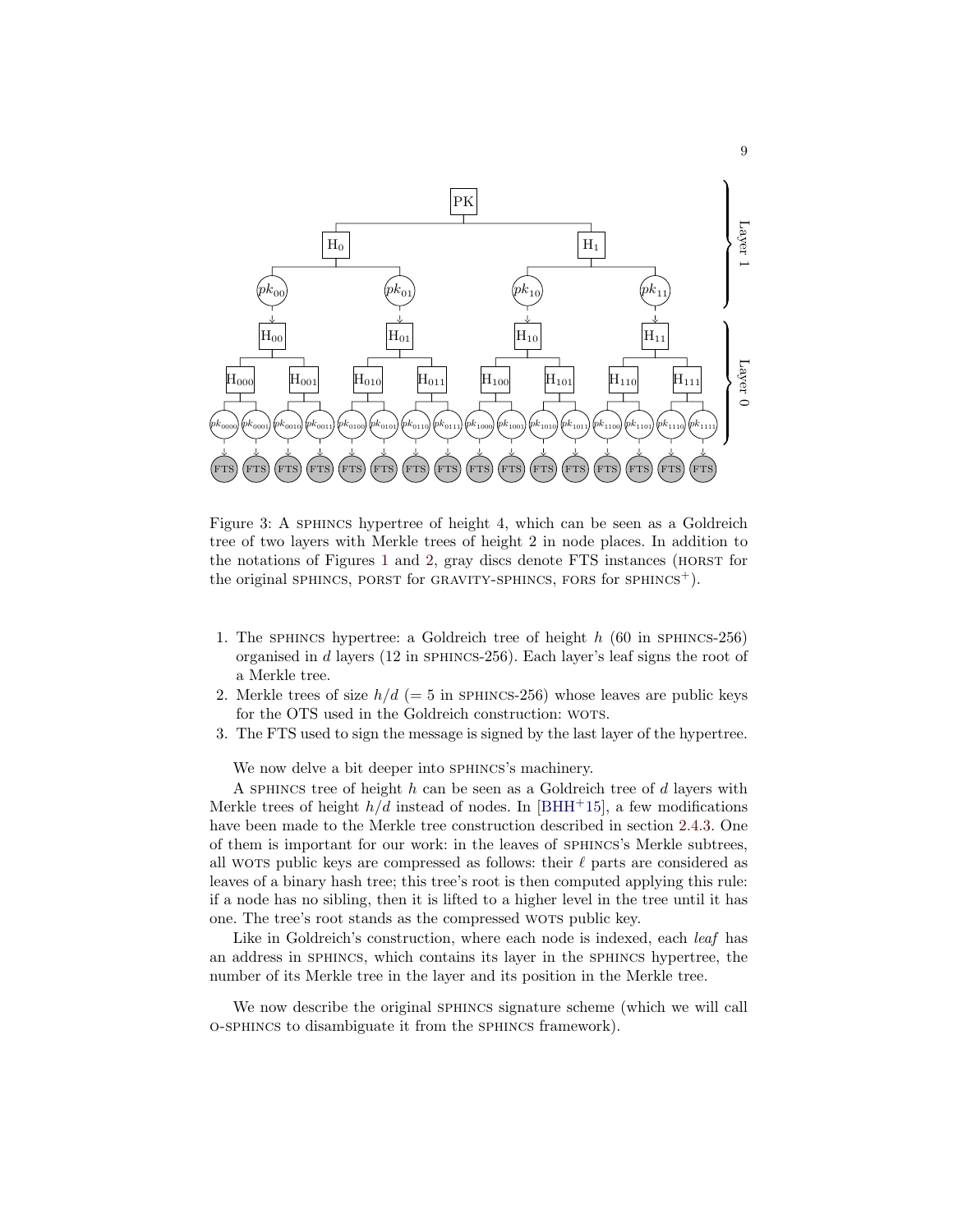• Keygen()

Pick a pair of seeds  $(S_1, S_2) \in \{0, 1\}^{\lambda} \times \{0, 1\}^{\lambda}$  at random and generate the top Merkle tree (the one in layer  $d-1$ ), whose root is the overall public key pk. The private key is  $sk \leftarrow (S_1, S_2)$ .

- Sign $(m, sk)$ 
	- 1. Generate 2 pseudo-random values  $(R_1, R_2) \in (\{0,1\}^{\lambda})^2$  from m and  $S_2$ ;
	- 2. Compute  $D = H(R_1||\mathbf{m});$
	- 3. idx ← the h leftmost bits of  $R_2$ ;
	- 4. Generate the HORST key pair of index idx;
	- 5.  $\sigma_H$  = signature of D using this HORST key pair;
	- 6.  $\sigma_0$  = signature of the HORST public key using the WOTS key pair at layer 0, which is (in compressed form) in the leaf  $f_0$  with  $\&f_0 = d||\mathbf{idx}$ ;
	- 7. For  $1 \leq i \leq d$ ,  $\sigma_i$  = signature of the root of the Merkle tree containing  $f_{i-1}$ , using the wors key pair in the appropriate leaf  $f_i$  of the layer *i*;
	- 8. signature:  $\sigma = (idx, R_1, \sigma_H, \sigma_0, A(f_0), \sigma_1, A(f_1), \ldots, \sigma_{d-1}, A(f_{d-1})).$
- Verify $(m, \sigma, pk)$ 
	- 1. Compute  $D = H(R_1||\mathbf{m});$
	- 2. Compute the HORST public key assuming  $\sigma_H$  is valid;
	- 3. For  $0 \leq i \leq d$ :
		- (a) assume that the wors signature  $\sigma_i$  is valid and deduce a wors public key from it and from the root computed the step before<sup>[2](#page-9-0)</sup>;
		- (b) assume that  $A(f_i)$  is correct and compute the root of its Merkle tree;
	- 4. compare this last root to the sphincs public key: accept if and only if they are equal.

# 2.6 Gravity-SPHINCS and SPHINCS<sup>+</sup> modifications

gravity-sphincs was proposed in [\[AE17b\]](#page-18-0), with several changes to o-sphincs aiming at improving its performance and signature size. The changes relevant to our attack are the following:

- 1. The top layer of the hypertree is now cached as it is always used in the signature algorithm, and its height is increased from 5 to 20 (thus lowering the number of layers in the hypertree). As a result, the number of leaves in the topmost Merkle tree is increased from  $32$  to  $2^{20}$ .
- 2. The index of the FTS instance is now derived directly from the message and a public salt computed by the signer from its secret key (this is well summarized in [\[AE17a,](#page-18-4) Figure 3]). As a consequence, the verifier can verify the index and the attacker cannot choose it anymore – but we will see that it is easy to get around this protection.

Independently,  $SPHINCS^+$  was proposed in [\[BDE](#page-18-1)<sup>+</sup>17]. The modification relevant to our attack is that the message digest md and FTS index idx are computed as

$$
(\text{md}||\text{idx}) \leftarrow H(\mathsf{r}, \mathsf{pk}, \mathsf{m}),\tag{1}
$$

<span id="page-9-1"></span>10

<span id="page-9-0"></span><sup>&</sup>lt;sup>2</sup> Which is the value whose signature is  $\sigma_i$ .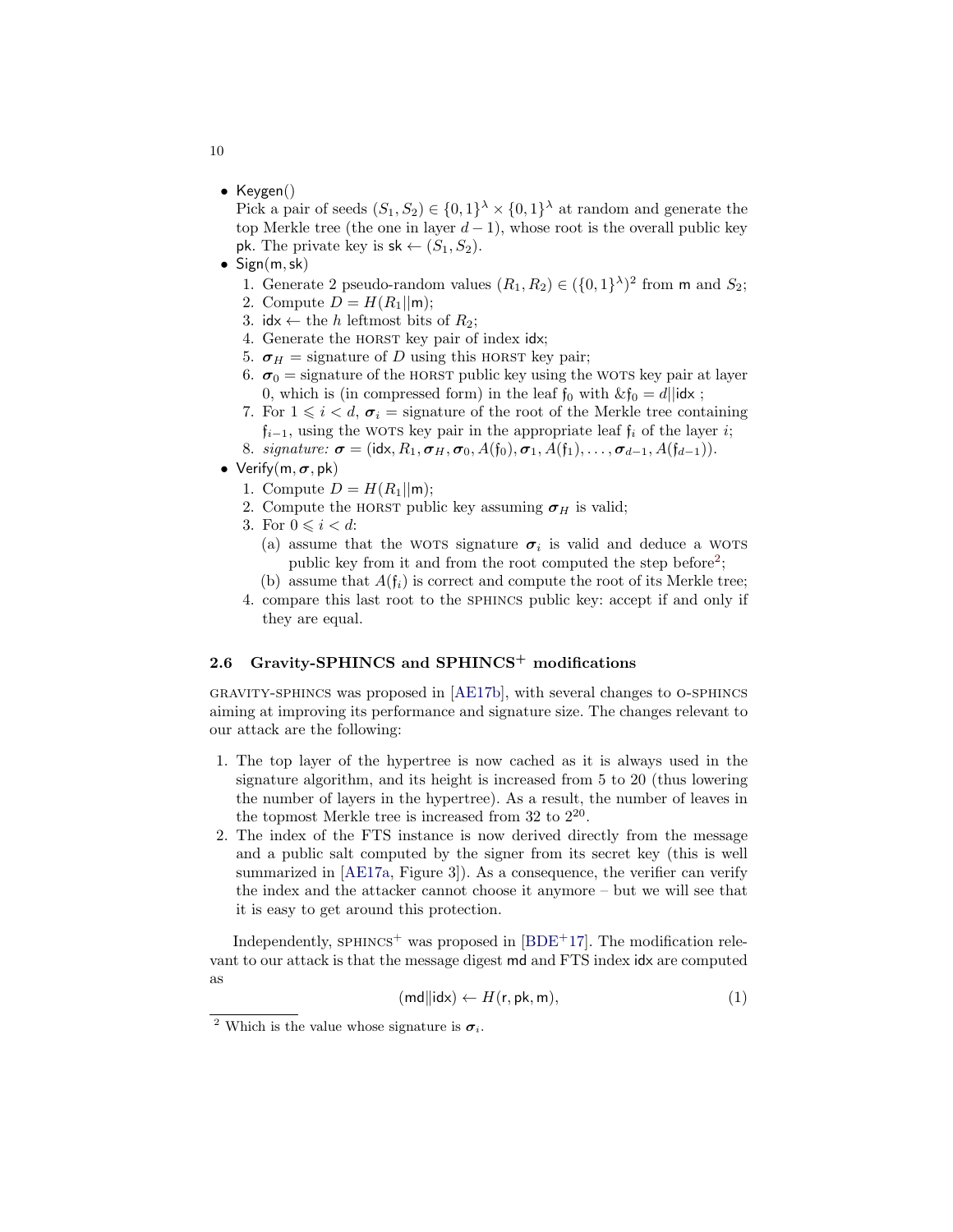<span id="page-10-4"></span>where r is a public salt generated by the signer from the message and a private seed. This change in index generation is similar to the one of GRAVITY-SPHINCS. For simplicity, this document will only focus on the parameter sets targeting NIST's security level 1.

We will see that these modifications, while theoretically increasing the cost of our attack, actually have a very limited impact on its efficiency.

*Parameters.* O-SPHINCS, GRAVITY-SPHINCS and SPHINCS<sup>+</sup> propose parameters to provide 128 bits of quantum security against existential forgery (assuming 256- bits messages). Table [1](#page-10-2) summarizes these parameters.<sup>[3](#page-10-3)</sup> We note that  $[AE17b]$ proposed several trade-offs between efficiency and signature size, as well as variations on the number of signatures allowed by the context.

<span id="page-10-2"></span>

| Scheme                                     | Security w |             |    | $\ell \mid h \mid d$ Sig. size (kB) |
|--------------------------------------------|------------|-------------|----|-------------------------------------|
| O-SPHINCS                                  | 128        | 16 67 60 12 |    |                                     |
| GRAVITY-SPHINCS                            | 128        | 16 67 60 6  |    | 27                                  |
| $s$ PHINCS <sup><math>+</math></sup> -128f | 128        | 16 67 60 20 |    | 17                                  |
| $SPHINCS^+ - 128s$                         | 128        | 16 67 64    | -8 |                                     |

Table1: Parameters for O-SPHINCS, GRAVITY-SPHINCS and SPHINCS<sup>+</sup>

# <span id="page-10-0"></span>3 A grafting attack against the SPHINCS framework

In this section we propose a new kind of attack against the hyper-tree structure of the sphincs framework. The goal of this attack is to insert a branch under our control below a leaf  $f_{d-1}$  (which is an OTS public key) of the top layer. In order to do this, one must be able to provide a signature for the root of the branch which is valid for the key  $f_{d-1}$ . Once the root is authenticated – and the branch grafted, one has total control over the branch and can easily modify any of the nodes inside, both by modifying the seed used for its generation and by randomizing unverifiable values.

In the rest of this section we will detail the principles of the grafting attack and its implications in terms of security. Finally, we will provide a practical fault attack that leads to a universal forgery on the sphincs framework, and we will discuss different complexity trade-offs. At last we will provide a short overview of the possible countermeasures to our attack.

# <span id="page-10-1"></span>3.1 Grafting a branch in the SPHINCS hyper-tree

Let us target a leaf  $f_{d-1}$  of the top layer of the hyper-tree. We suppose that the corresponding wors key has signed two different values, which the attacker

<span id="page-10-3"></span><sup>&</sup>lt;sup>3</sup> We choose the NIST-oriented version of GRAVITY-SPHINCS according to [\[AE17b\]](#page-18-0).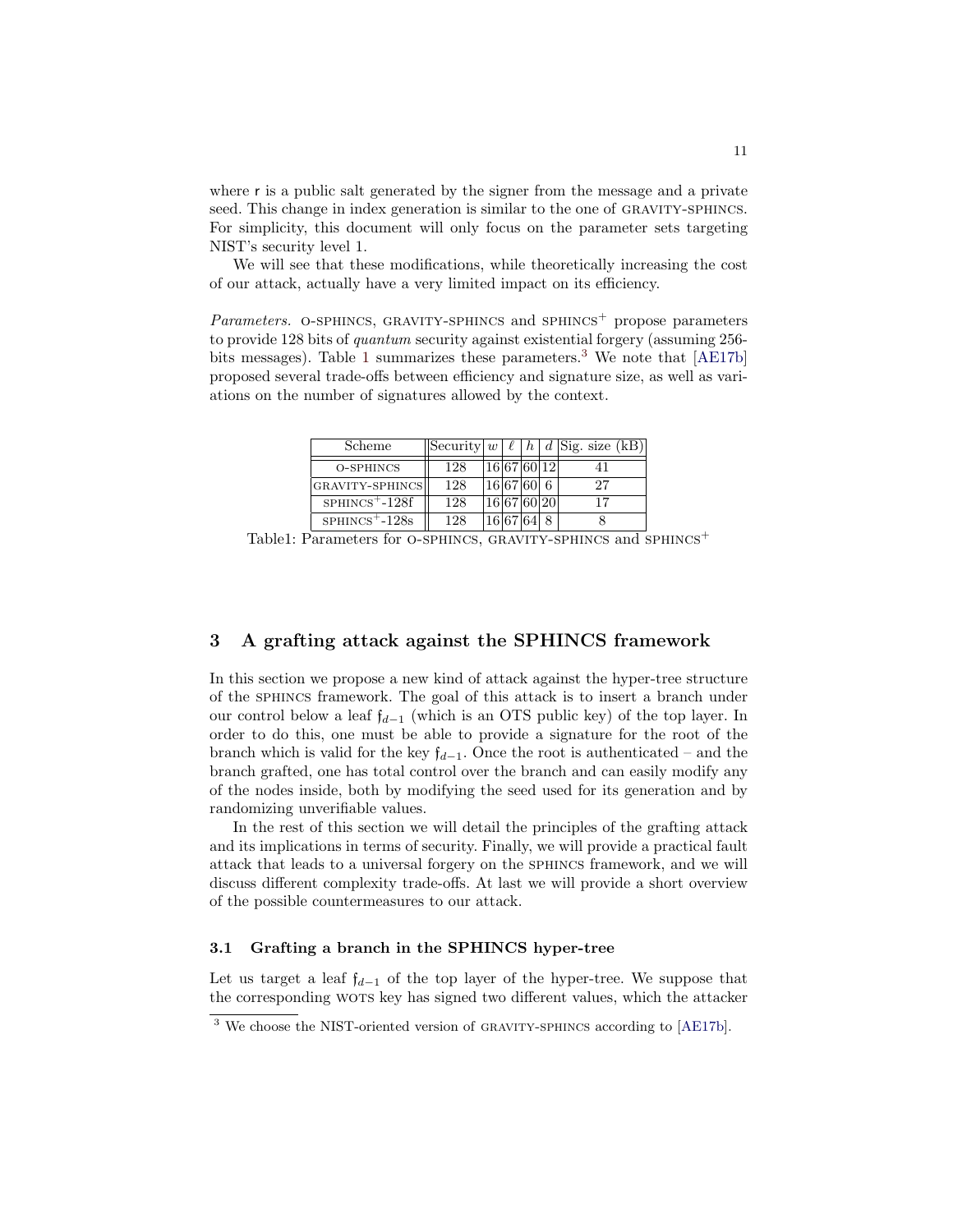<span id="page-11-3"></span>knows along with their signatures. According to [\[GBH16\]](#page-19-6), she is able to forge a wors signature with a probability  $p_w \approx 2^{-34}$ . We convert this existential forgery capability against wors into a universal forgery capability against any sphincs-style scheme. In order forge a message m, we proceed as follows:

- 1. Randomly generate a seed such that the index of the FTS to be used falls under the targeted wors instance. It happens with probability  $p_F$ , where  $p_F$ is 1 for O-SPHINCS,<sup>[4](#page-11-0)</sup> 2<sup>-20</sup> for GRAVITY-SPHINCS,<sup>[5](#page-11-1)</sup> and 2<sup>-3</sup> (resp. 2<sup>-8</sup>) for  $s$ PHINCS<sup>+</sup>-128f (resp.  $-128s$ ).
- 2. From this seed and the message m, compute the signature up to the penultimate layer of the hyper-tree. With probability  $p_w$ , the root of the layer can be signed by the attacker capacity on the corresponding wors signature.
- 3. Complete the signature using the legitimate authentication path of the signer, known from the legitimate signature of any message whose authentication path in the hyper-tree goes through  $f_{d-1}$ .

The naive way to achieve the forgery described above is to randomly choose the seed (from which are generated the OTS and all the FTS used during the signature) in order to fulfill two requirements:

- 1. the FTS used is under the targeted wors instance: this happens with the probabilities  $p_{\rm F}$  stated in section [3.1.](#page-10-1)
- 2. the attacker can sign the root of the Merkle's tree used in the penultimate layer with the targeted wors secret key: this happens with probability  $p_w$ .

To find a seed which simultaneously fulfills both requirements, an attacker needs to try about  $1/p_{\rm F}p_{\rm w}$  seeds for each message. These trials can be done entirely offline. We note that the number of hash computations is even higher as every trial costs around  $2^{15}$  hashes. However, it is possible to do better.

Indeed, even though an honest signer generates (the OTS secret keys corresponding to the leaves of) Merkle trees with a private seed, there is no way a verifier can check that this was effectively the case. Therefore, the search of a suitable Merkle tree for the penultimate layer (by suitable, we mean that its root can be signed with the targeted wors key) can be *decorrelated* from the search for a suitable FTS index. This makes the number of trials drop from  $1/p_{\rm F}p_{\rm w}$  to  $1/p_{\rm F} + 1/p_{\rm W}$ .

In addition, a signature does not contain whole Merkle trees but only, for each of them, a leaf  $f_i^6$  $f_i^6$  and its authentication path  $A(f_i)$ ; this reduces signature size as well as verification time. However, it also allows to speed up forgery as the attacker does not have to generate a suitable Merkle tree but only a leaf  $f_{d-2}$ 

<span id="page-11-0"></span><sup>4</sup> o-sphincs provides the verifier no mechanism to check that the FTS index is valid. An attacker can therefore directly pick a suitable index, hence the probability 1.

<span id="page-11-1"></span> $5$  The probability to find such a seed is equal to the inverse of number of leaves in the top-most layer of the hyper-tree, which is  $2^{-20}$  for GRAVITY-SPHINCS.

<span id="page-11-2"></span> $6$  Precisely, the signature contains a WOTS signature from which one can recover  $f_i$ .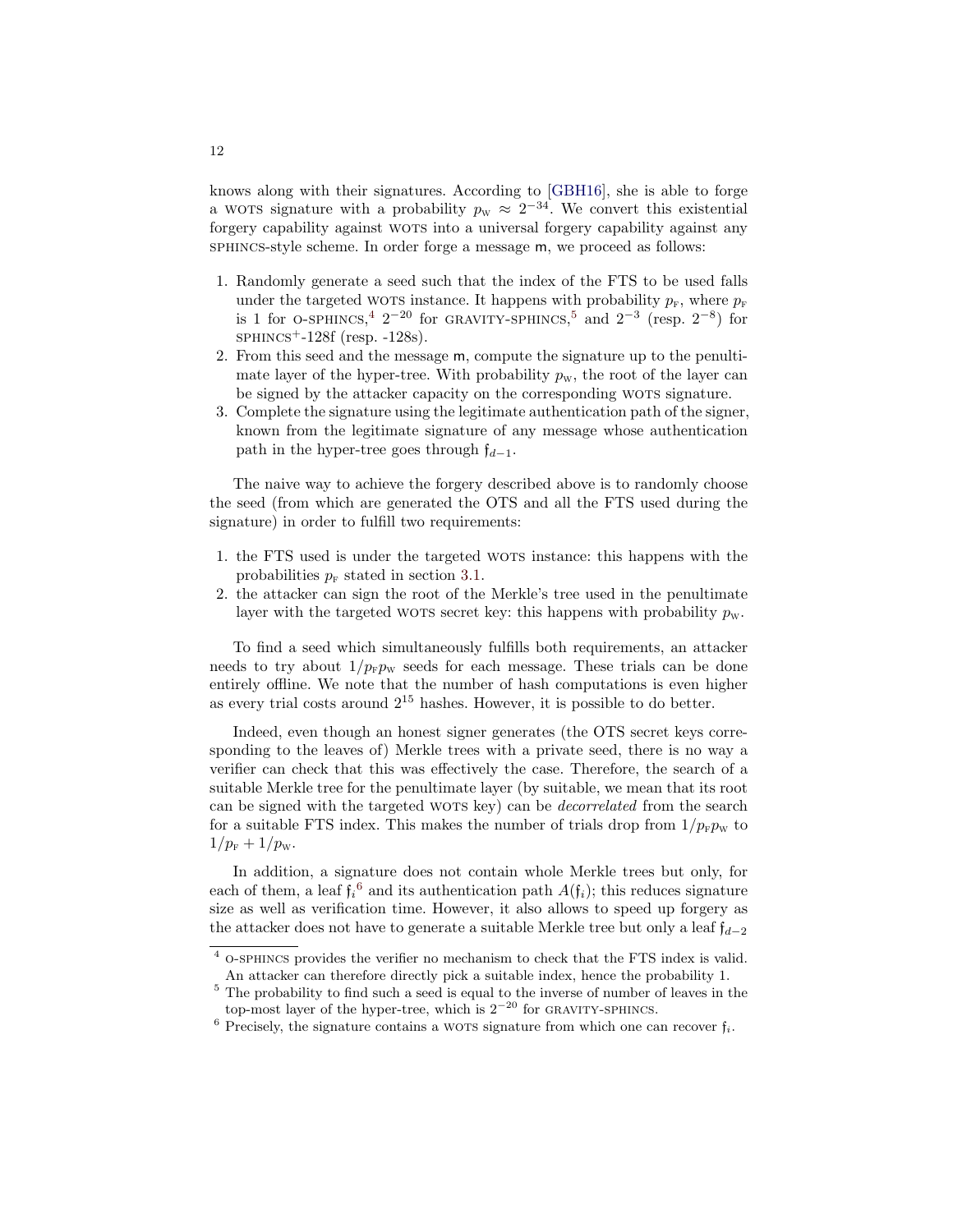and an authentication path  $A(f_{d-2})$  which looks like an authentication path in a suitable Merkle tree. To do this, the attacker can simply choose all the values of  $A(f_{d-2})$  at random, except the last one. She then tries several values for this last value, until the root computed from  $f_{d-2}$  and  $A(f_{d-2})$  can be signed with  $f_{d-1}$ . With this improvement, each new trial now costs *one* hash instead of  $2^{15}$ hashes.

With these improvements, the cost of a forgery on any sphincs scheme drops from up to  $2^{15}/p_{\rm F}p_{\rm W}$  hashes down to  $1/p_{\rm F}+1/p_{\rm W}$  hashes. As an illustration, this represents a drop from  $2^{69}$  to  $2^{34}$  for GRAVITY-SPHINCS.

# 3.2 Fault Injection against the SPHINCS Framework

As we have been seen before, the entire attack depends on the capability of the attacker to obtain two distinct wots signatures for the same secret key. In the context of the sphincs framework, the whole construction of the hyper-tree is deterministic and a signature is entirely dependent of both the message and the secret key. This characteristic leads to the fact that no OTS can sign distinct messages, thus ensuring the security of the scheme.

In the following we present a fault injection attack allowing an attacker to recover the signature of two different messages with the same wors key.

Let us denote  $\mathbf{sk} = (s_1, s_2, \ldots, s_\ell)$  the targeted WOTS secret key corresponding to  $f_{d-1}$  and  $\delta$  the Merkle tree root authenticated by it. We ask for the signature of a message m about which we suppose, without loss of generality, that at the last step it requires signing  $\delta$ . We note  $\delta$ 's wors signature  $\sigma_{d-1} = (\sigma_{d-1,1}, \ldots, \sigma_{d-1,\ell}).$  We receive the overall signature

$$
\boldsymbol{\sigma} = (\mathsf{idx}, R_1, \boldsymbol{\sigma}_H, \boldsymbol{\sigma}_0, A(f_0), \dots, \boldsymbol{\sigma}_{d-1}, A(f_{d-1})).
$$

In the next step, we will ask again the signature of the same message m. As the algorithm is entirely deterministic, the resulting signature should be the same as  $\sigma$ . However we will perturb the operations done in the computation of the authentication path  $A(f_{d-2})$ . This perturbation will result in the computation of a Merkle tree root  $\delta^*$  distinct from  $\delta$ . The resulting wors signature  $\sigma_{d-1}^*$ of  $\delta^*$  gives the attacker the possibility to mount the grafting attack as shown previously. An overview of the fault can be seen in Figure [4.](#page-13-0)

A nice feature of the fault model is that it is a very weak one. Indeed it verifies the following properties:

- only a single fault is needed per signature as a single fault in the computation of the Merkle tree of the penultimate layer fulfills the required modification;
- the fault is very permissive as we do not use the actual value of the faulted variable: we need the variable to change but do not need to know the actual value of the change;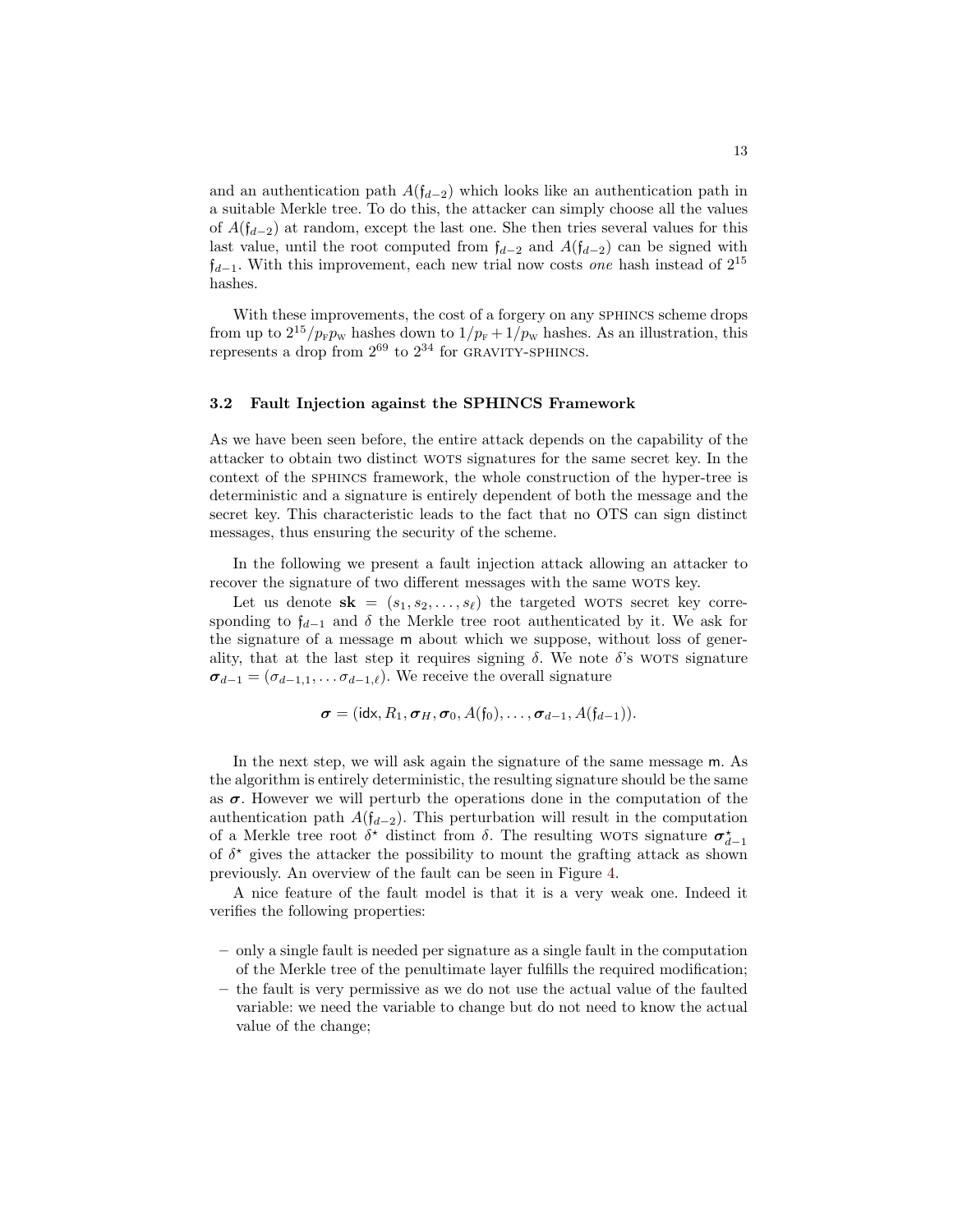<span id="page-13-0"></span>

Figure 4: Principle of our attack with a sphincs hyper-tree of height 4. Fault injection is denoted by a lightning and the affected elements of the faulted Merkle tree by a star. We note that the public key PK is not affected. The part of the hyper-tree which is below vertical dots is irrelevant to our attack.

– the fault can be done in a wide time period. Indeed, since the verification algorithm uses  $A(f_{d-2})$  to compute  $\delta^*$ , this authentication path must be faulted: otherwise, the attacker would deduce from it the legitimate root  $\delta$ instead of the faulted one  $\delta^*$ . This implies that one cannot directly fault the nodes which computations are redone by the signature verifier, but faulting all the other nodes will lead to a successful attack. In other words, one can fault any node "below" the authentication path, whereas it is not of interest for our purposes to fault any node "above". In practice, it means that, in o-sphincs 33 227 hash computations may eventually be the target of the fault while 273 352 hash computations are available as targets in gravitysphincs with parameters given in Table [1.](#page-10-2)

These numbers stands for roughly 6% of the whole o-sphincs computation and  $18\%$  of the whole GRAVITY-SPHINCS<sup>[7](#page-13-1)</sup>.

Remark 2. The faulted overall SPHINCS signatures produced by this attack are valid. Indeed,  $\sigma_{d-1}^*$  is the valid signature of  $\delta^*$ , computed from  $A(\mathfrak{f}_{d-2})^*$ , which is

<span id="page-13-1"></span><sup>&</sup>lt;sup>7</sup> If the top layer of GRAVITY-SPHINCS is not cached, this percentage falls drastically but gravity-sphincs also becomes very slow for these parameters, requiring about 2 <sup>30</sup> hashes per signature.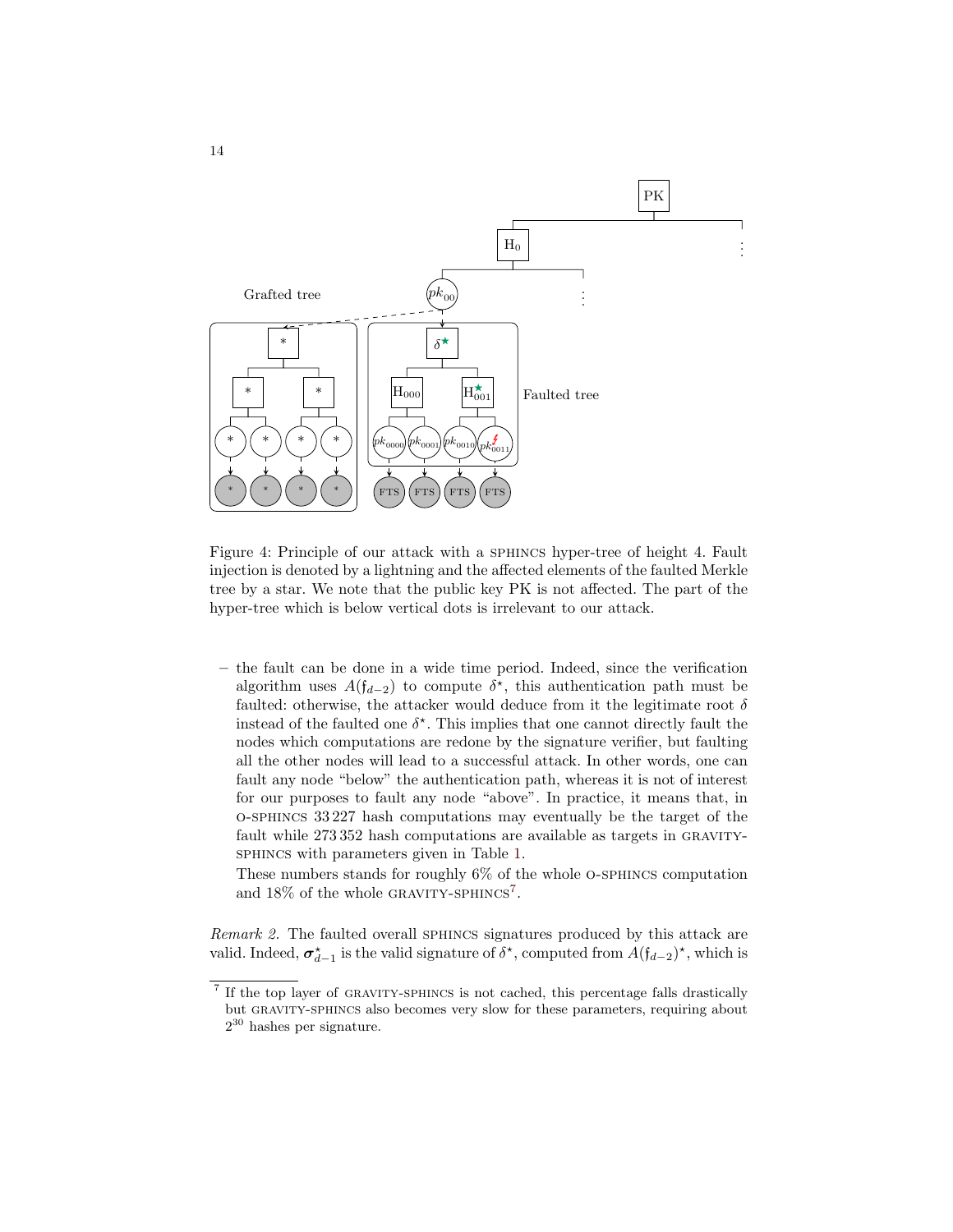given in the overall signature  $\sigma^*$ . Moreover, all other elements of  $\sigma^*$  are correct. Thus  $\sigma^*$  is accepted by the verification algorithm.

# 3.3 Compromise between faulted signatures and computational power

We have seen that one can achieve universal forgery on the existing schemes of the sphincs family at the price of one faulted signature. However, each of the signatures forged comes at a non-negligible computational cost as one needs to try about  $1/p_w \approx 2^{34}$  values for the penultimate Merkle tree root (see section  $3.1$ ) to be able to use the capacity on WOTS. In this section we provide trade-offs between the number of faulted signatures allowed to the attacker and the computational cost needed to forge a signature.

## 3.3.1 Total break on WOTS

First, we estimate how many faulted signatures are necessary to recover an entire wors private key.

It is safe to model H as a random oracle. As a consequence of this hypothesis, when the computation of  $\delta$  is faulted,  $\delta^*$  takes a uniformly random value between 0 and  $2^{\lambda} - 1$ . Each  $b_i$  for  $1 \leq i \leq \ell_1$  is therefore 0 with probability  $1/w$ .

Then the checksum C follows the law of a sum of  $\ell_1 = 64$  random variables (r.v.) following the uniform law over  $\llbracket 0, w-1 \rrbracket$  which, thanks to the central limit theorem, we shall approximate by a normal law with parameters  $\mu = \ell_1(w-1)/2$ and  $\sigma^2 = \ell_1(w^2 - 1)/12$ .

Let us write C in base w in the big-endian convention. Then  $b_i = 0$  for  $\ell_1 < i \leq \ell$  means C mod  $w^j < w^{j-1}$  with  $j = i - \ell_1$ . This event has probability:

$$
\mathbb{P}(C \bmod w^{j} < w^{j-1}) = \sum_{q=0}^{\lfloor \ell_1(w-1)/w^{j} \rfloor} \sum_{z=qw^{j}}^{qw^{j}+w^{j-1}-1} \mathbb{P}(C=z),
$$

with  $\mathbb{P}(C = z) = \rho_{\mu,\sigma}(z) / \sum_{n \in \mathbb{Z}} \rho_{\mu,\sigma}(n)$ , where  $\rho_{\mu,\sigma}(x) = \exp(-(x-\mu)^2/(2\sigma^2))$ .

We obtain  $\mathbb{P}(b_{65} = 0) \approx 1/w, \mathbb{P}(b_{66} = 0) \approx 0.098, \mathbb{P}(b_{67} = 0) \approx 2^{-30.7}$ . This last value calls for a remark. It means that we have to ask for  $2^{30.7}$  signatures in average to get  $s_{67}$ , which is a lot, but, in the same time, we need  $s_{67}$  to sign a root with probability  $2^{-30.7}$ . So, with respect to  $s_{67}$ , we can only look for  $H(s_{67})$ . Given the very high probability of finding this value ( $\mathbb{P}(b_{67} = 1) \approx 0.80$ ), we shall suppose that the average number of signatures required to recover  $s_1, \ldots, s_{66}$  is high enough to find  $H(s_{67})$  with overwhelming probability, and therefore we do not care about  $s_{67}$  anymore. We will later see that this is verified in practice.

Finally, we rely on the values of  $\mathbb{P}(b_{65} = 0)$  and  $\mathbb{P}(b_{66} = 0)$  to justify this approximation which will be done hereafter:  $b_1, b_2, \ldots, b_{66}$  are viewed as 66 uniform deviate in  $[0, w-1]$ .

Let us now consider the number of signatures required on average to carry out the attack. Let X be the random variable which models the number of requested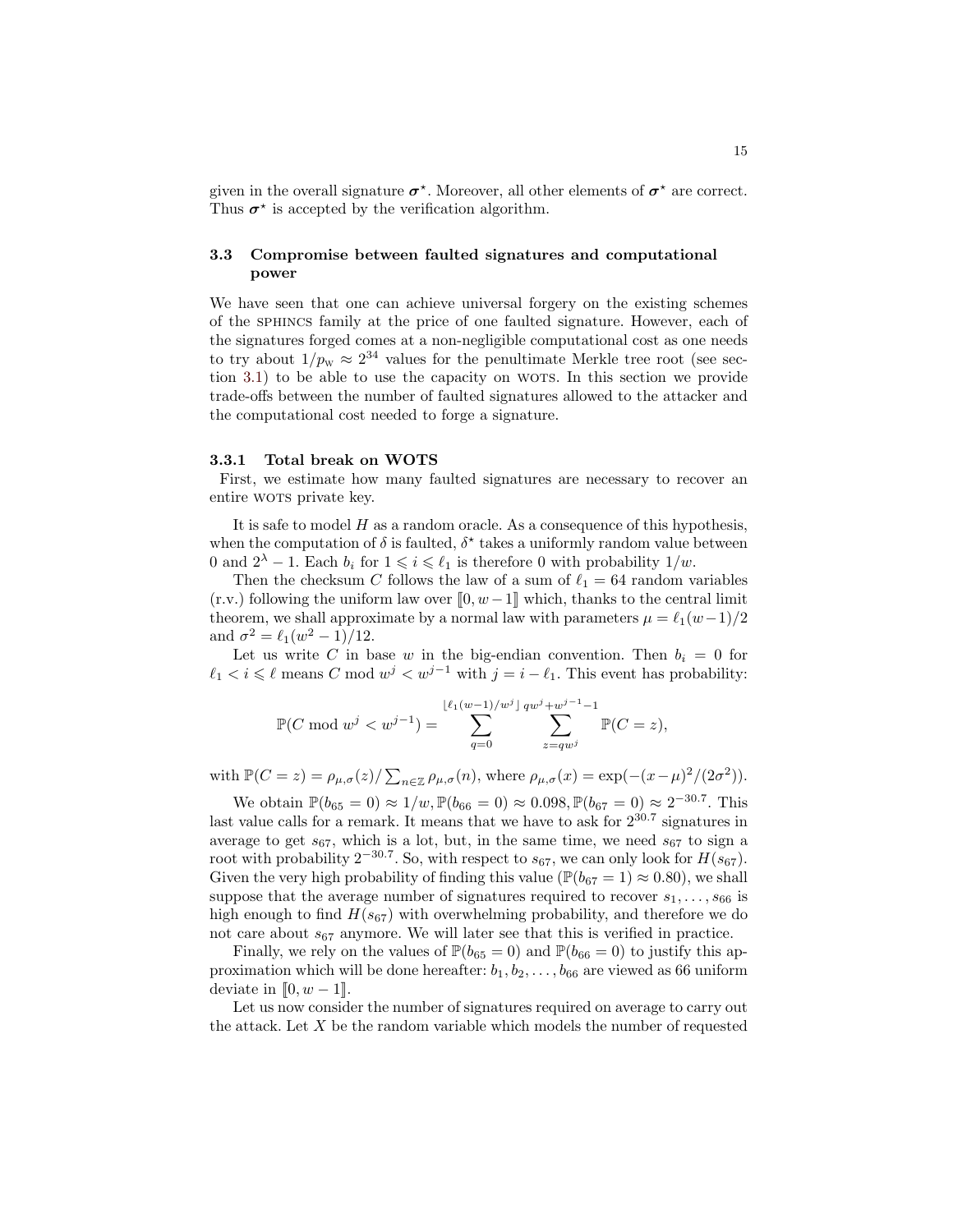<span id="page-15-2"></span>signatures to find sk (except  $s_{67}$ ). Our problem then boils down to computing  $E(X)$ .

Let  $\{\sigma^{(1)*}, \sigma^{(2)*}, \ldots, \sigma^{(n)*}\}\$ be the set of the n requested faulted signatures at a certain point in the attack. We define:  $V_j^{(n)} := \left\{ \sigma_{d-1,j}^{(i)\star} \mid 1 \leqslant i \leqslant n \right\}$ , that is, the set of values taken by the jth coordinate of all received  $\sigma_{d-1}^{(i)\ast}$  $\sum_{d=1}^{(i)\star}$ 's, when the attacker has gathered n faulted signatures. We also define the event  $B_n :=$  $\{\exists 1 \leqslant j < \ell \text{ s.t. } s_j \notin V_j^{(n)}\}.$  It can be shown that  $\mathbb{P}(X = n) = \mathbb{P}(B_{n-1} \cap \overline{B_n})$ and that it leads to:

<span id="page-15-0"></span>
$$
\mathbb{P}(X=n) = \mathbb{P}(\overline{B_n}) - \mathbb{P}(\overline{B_{n-1}}). \tag{2}
$$

Since the coordinates of  $\sigma_{d-1}^{\star}$  are pairwise independent and follow the same uniform law over  $\llbracket 0, w - 1 \rrbracket$  by assumption, we have:

<span id="page-15-1"></span>
$$
\mathbb{P}(\overline{B_n}) = \prod_{j=1}^{\ell-1} \mathbb{P}\left(s_j \in V_j^{(n)}\right) = \left(1 - \left(\frac{w-1}{w}\right)^n\right)^{\ell-1}.\tag{3}
$$

Composing equations [2](#page-15-0) and [3](#page-15-1) with the parameters set in the sphincs schemes, we estimate that  $\mathbb{E}(X) \approx 74.5$ . Note that this leads to a probability to find  $H(s_{67})$ greater than  $1 - 2^{-170}$ , which is indeed more than enough to do so.

One whole wots private key can thus be recovered querying 74.5 faulted signatures on average for the parameters used in the sphincs schemes.

## 3.3.2 Trade-offs

We have seen that the attack can be mounted with only one faulted signature, with a non-negligible computational cost needed to forge every signatures, or that an attacker can make about 75 faulted signatures to ensure a free selection of the Merkle tree root. We now investigate the various trade-offs we can obtain by increasing step by step the number of faulted messages available to the attacker.

For this purpose, we extend Hülsing and Groot Bruinderink's [\[GBH16\]](#page-19-6) reasoning. Let us denote by  $\delta$  the root which wors signature we want to forge, and by  $\delta^{(1)}, \delta^{(2)}, \ldots, \delta^{(n)}$  *n* uniformly random roots for which we have valid signatures by the same wors private key. Let  $\mathbf{b} = (b_1, \ldots, b_\ell)$  be the b-vector of  $\delta$ and  $\mathbf{b}^{(i)} = (b_1^{(i)}, \ldots, b_\ell^{(i)})$  be the b-vector of  $\delta^{(i)}$  for all  $1 \leq i \leq n$ . Then we can forge a valid wors signature for  $\delta$  if and only if the following expression is true:

$$
\bigwedge_{j=1}^{\ell} \bigvee_{i=1}^{n} \{b_j \geqslant b_j^{(i)}\}.
$$

In order to estimate the probability of this event, we make the assumption that coordinates of the b-vector of a uniformly random word are pairwise independent and uniformly distributed in  $[0, w-1]$ . If this assumption is clearly true for the first  $\ell_1$  coordinates, it is clearly not for the last  $\ell_2$  ones. However, we shall see later that the resulting theoretical probabilities are very close to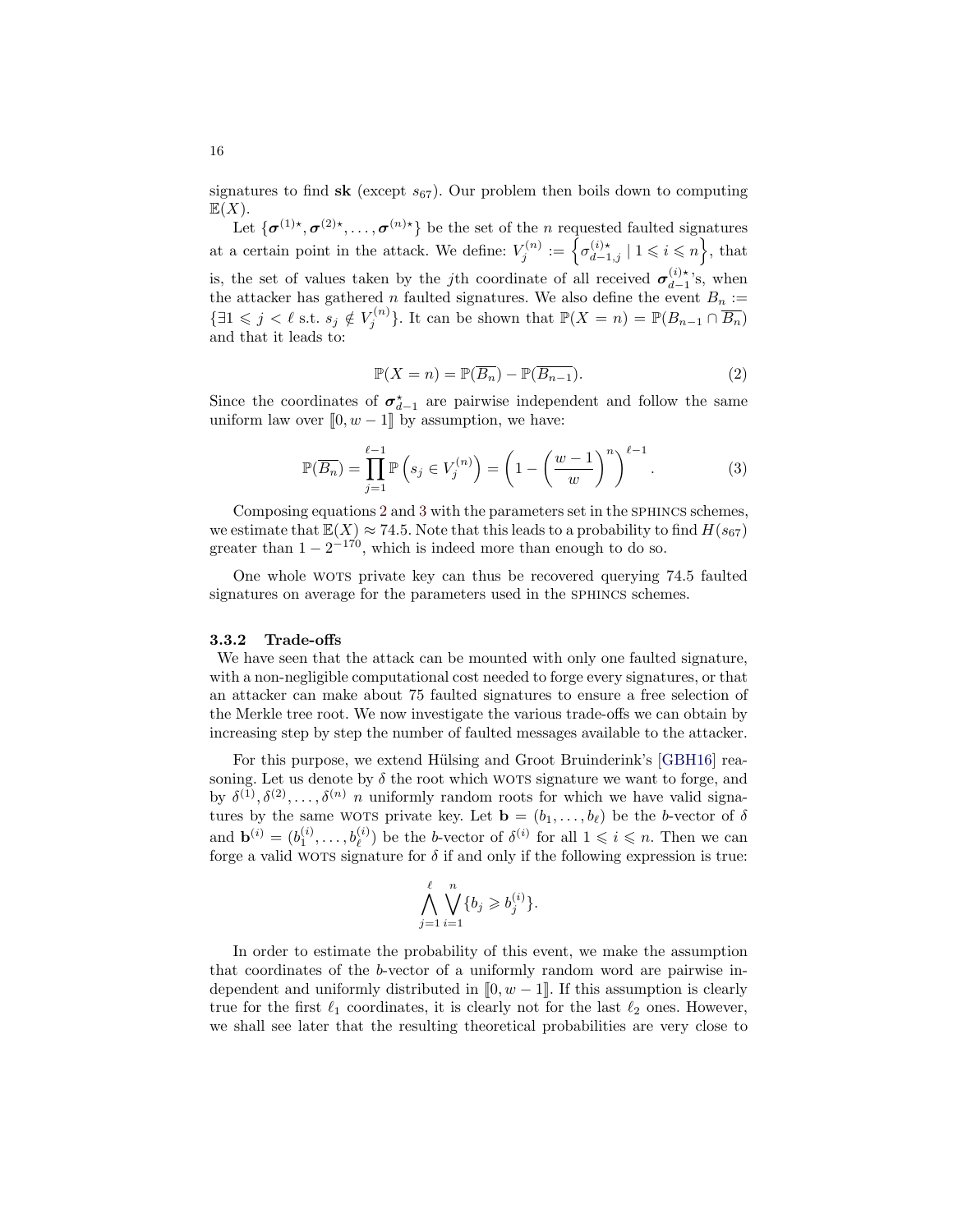probabilities obtained by simulations. Thus we work with this assumption for the sake of simplicity.

Moreover, we make the assumption that random roots  $\delta^{(i)}$  are pairwise independent, *i.e.* that corresponding *b*-vectors are pairwise independent. By coordinates independence assumption:

<span id="page-16-2"></span>
$$
\mathbb{P}\left(\bigwedge_{j=1}^{\ell} \bigvee_{i=1}^{n} \{b_{j} \geqslant b_{j}^{(i)}\}\right) = \mathbb{P}\left(\bigvee_{i=1}^{n} \{b_{j} \geqslant b_{j}^{(i)}\}\right)^{\ell} = \left(1 - \mathbb{P}(b_{j} < b_{j}^{(1)})^{n}\right)^{\ell} = \left(1 - \frac{1}{w^{n+1}} \sum_{a=0}^{w-1} a^{n}\right)^{\ell}, \quad (4)
$$

the second equality coming from b-vectors independence assumption and the last one by identical distribution assumption. Table [2](#page-16-1) presents the average number of roots to try before finding one whose signature can be forged, based on the number of faulted signatures the attacker has – note that the attacker is supposed to have the legitimate signature in addition to the faulted ones. The numbers are obtained from equation [4,](#page-16-2) and are matched by experiments.

<span id="page-16-1"></span>

| Faulted signatures                                                                                                |  |  |  |  |
|-------------------------------------------------------------------------------------------------------------------|--|--|--|--|
| Number of trees to try   $2^{34.9}$   $2^{24.0}$   $2^{18.0}$   $2^{14.2}$   $2^{11.7}$   $2^{5.5}$   $2^{2.0}$ . |  |  |  |  |

Table2: Number of grafted trees to generate randomly before finding one that can be signed by the faulted OTS, in function of the number of faulted signatures. We note that for 1 faulted signature, this number is  $1/p_w$ .

We can observe that the computational complexity of the forgery of a message m is essentially the sum of the complexities of three operations:

- the number of seeds to try to assign a satisfying index to the message from 1 for O-SPHINCS to  $2^{20}$  for GRAVITY-SPHINCS;
- the number of Merkle tree root values to try before being able to forge the wots signature – depending on the number of faulted signatures, see Table [2;](#page-16-1)
- $-$  the complexity of the signature<sup>[8](#page-16-3)</sup>.

With this observation, we can state that only 3 faulted messages are needed to provide universal forgery against GRAVITY-SPHINCS at the cost of about  $2^{20}$  hash computations.

#### <span id="page-16-0"></span>3.4 Countermeasures

Generic countermeasures such as making the signature computation redundant can complicate our attack, but they may incur a significant overhead (for redundancy, a factor 2 in time and space). Indeed, a simple verification of the signature

<span id="page-16-3"></span><sup>8</sup> The complexity of the forged signature can be slightly lowered because the attacker does not need to compute valid values for the authentication path and can simply generate random values.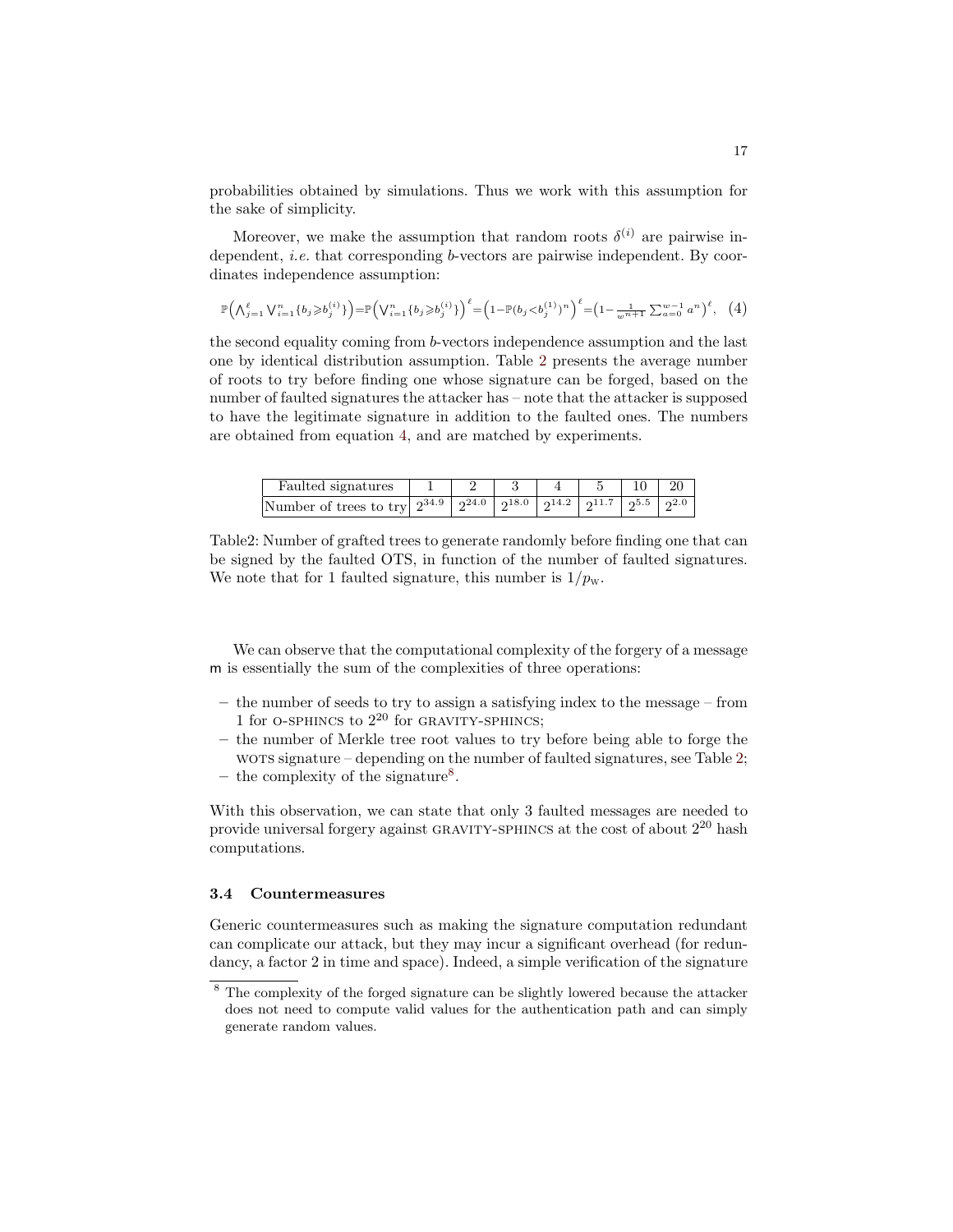<span id="page-17-0"></span>would not be efficient in our case as the attack provides valid signatures. Moreover, only a small part of the execution will be faulted and thus the redundancy must be checked for each of the roots of a Merkle sub-tree. However redundant computation is an efficient way to significantly constrain the attacker to a more powerful model as the fault should be exactly replicable on both executions. As generic countermeasures are well documented, our discussion will focus on the countermeasures that are specific to the sphincs framework.

In [\[MKAA16\]](#page-20-9) the authors propose a specific recomputation designed to avoid faults in Merkle trees, called Recomputating with Swapped Nodes (RESN). Whereas the countermeasure provides efficient security at an acceptable overhead by lightly pipelining the circuit, it does not cover the Goldreich construction. The main impact to our attack additionally from classical recomputation methods is that it limits the fault to targeting only the computation of the root of the Merkle tree as any other faulted hash computation would be detected by the RESN. We note that, in this case, the faulted signature will not be a valid one anymore and the result could be verified with an additional overcost.

A naïve way to protect SPHINCS against our attack would be to compute the index of the FTS from public values instead of secret ones. Indeed, if one computes the index from the message and the public key, the attacker is not able anymore to choose the index of the message to sign.

However, the cure would be worse than the disease. Indeed, while our attack would be thwarted by this modification, a malicious user would now be able to provoke multi-collisions on the index idx of the FTS by trying several messages.

In the schemes studied, the number of FTS leaves is upper bounded by  $2^{64}$ . This implies that given a fixed value for the index idx, an attacker can find k messages leading to this index with a computational effort about  $k \times 2^{64}$ . Therefore, this modification would lead to universal forgeability of the targeted schemes without any fault.

An efficient countermeasure would be to somehow link the different layers of the hyper-tree so that a fault in the computation of the tree would result in a non valid signature, *i.e.* a root value distinct from the public key. A simple check of the validity before returning the signature would prevent any fault attack. However, in order to link these layers, one cannot compute the OTS keys only from its index and the secret key, so the whole hyper-tree would have to be recomputed for each signature, ensuing a huge overhead in signing time.

Finally,  $SPHINCS^+$  includes the (optional) possibility to randomize the FTS index selection. At first sight, this randomization looks like it would make our attack harder. However, by first faulting a signature and then observing regular signatures until the top OTS of a regular signature matches the OTS of the faulted signature, one can effectively mount our grafting attack.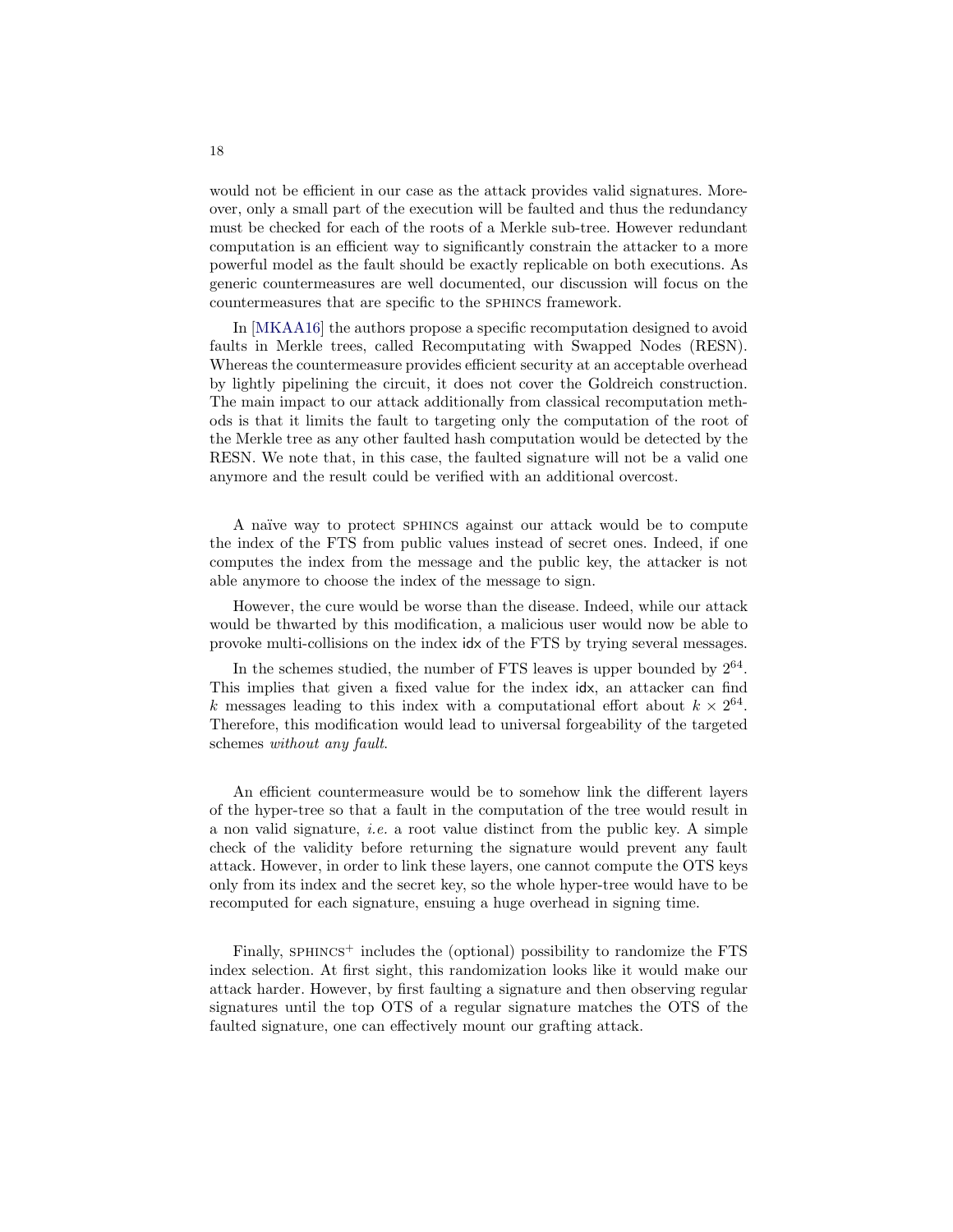# <span id="page-18-2"></span>4 Conclusion and Open Questions

In this paper we propose the first fault attack against signature schemes of the sphincs family. After an initial cost of a single faulted message, it allows to forge signatures for any message at an (offline) cost of  $2^{34}$  hashes per message.

We proposed several trade-offs to lower this computational cost while slightly increasing the number of faulted messages. For any of the targeted schemes, we can forge any message at a cost of about  $2^{20}$  hashes functions knowing only 3 faulted messages. Moreover, the fault model is very permissive.

While our attack can be thwarted by generic (but possibly costly) countermeasures against fault attacks, we did not find any specific countermeasure.

As demonstrated by this work, the deterministic nature of several hash-based signatures and their internal use of OTS can be a weakness against fault attacks. On the defensive side, an interesting line of work would be to propose hash-based constructions which offer some innate resilience against fault attacks.

On the offensive side, a natural extension of this work would be to implement the proposed fault attack in practice. Our attack target the sphincs framework, but it would be interesting to extend it to other multi-tree constructions such as multi-tree XMSS or GMSS. One could also devise an alternative way (other than fault injection) to recover two distinct wors signatures for the same key, which would allow to apply our grafting attack. We leave this for future work.

# Acknowledgements

We would like to thank the anonymous PQCrypto reviewers for their helpful comments. We also thank Andreas Hülsing, whose insightful advices helped us make our attack simpler, more generic and more powerful. Finally, we acknowledge the support of the French Programme d'Investissement d'Avenir under national project RISQ.

# References

- <span id="page-18-4"></span>AE17a. Jean-Philippe Aumasson and Guillaume Endignoux. Clarifying the subsetresilience problem. Cryptology ePrint Archive, Report 2017/909, 2017. <https://eprint.iacr.org/2017/909>. [10](#page-9-1)
- <span id="page-18-0"></span>AE17b. Jean-Philippe Aumasson and Guillaume Endignoux. Improving stateless hash-based signatures. Cryptology ePrint Archive, Report 2017/933, 2017. <https://eprint.iacr.org/2017/933>. [2,](#page-1-0) [10,](#page-9-1) [11](#page-10-4)
- <span id="page-18-3"></span>BBK16. Nina Bindel, Johannes A. Buchmann, and Juliane Krämer. Lattice-based signature schemes and their sensitivity to fault attacks. 2016. [3](#page-2-0)
- <span id="page-18-1"></span>BDE<sup>+</sup>17. Daniel J. Bernstein, Christoph Dobraunig, Maria Eichlseder, Scott Fluhrer, Stefan-Lukas Gazdag, Andreas Hülsing, Panos Kampanakis, Stefan Kölbl, Tanja Lange, Martin M. Lauridsen, Florian Mendel, Ruben Niederhagen, Christian Rechberger, Joost Rijneveld, and Peter Schwabe. SPHINCS+, 2017. <https://sphincs.org/>. [2,](#page-1-0) [10](#page-9-1)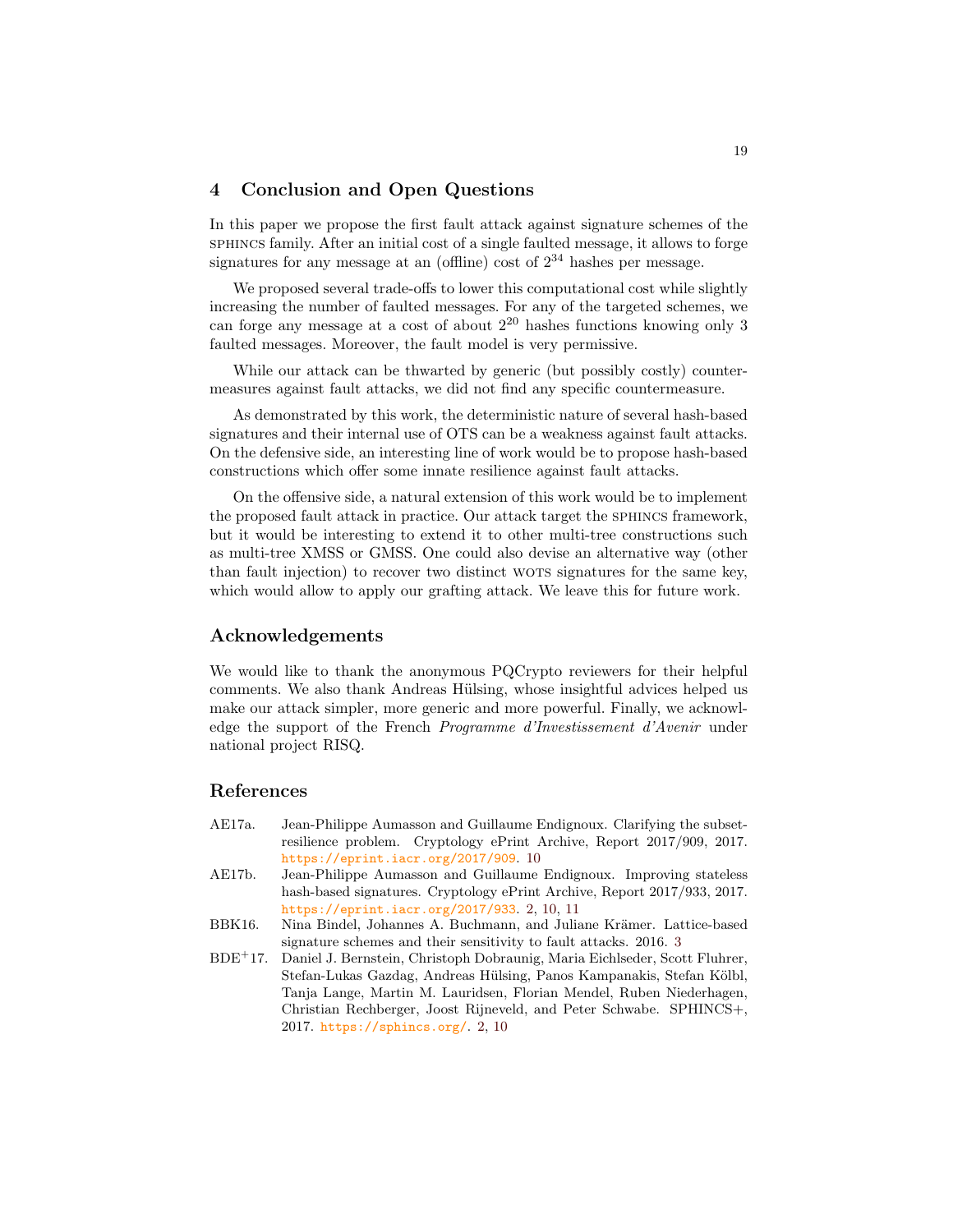- <span id="page-19-14"></span>BDH11. Johannes Buchmann, Erik Dahmen, and Andreas Hülsing. XMSS - a practical forward secure signature scheme based on minimal security assumptions. In PQ Crypto, volume 7071 of LNCS, pages 117–129. Springer, 2011. [8](#page-7-1)
- <span id="page-19-13"></span>BDK<sup>+</sup>07. Johannes Buchmann, Erik Dahmen, Elena Klintsevich, Katsuyuki Okeya, and Camille Vuillaume. Merkle signatures with virtually unlimited signature capacity. In Applied Cryptography and Network Security, volume 4521 of LNCS, pages 31–45. Springer, 2007. [8](#page-7-1)
- <span id="page-19-3"></span>BDL97. Dan Boneh, Richard A. DeMillo, and Richard J. Lipton. On the importance of checking cryptographic protocols for faults (extended abstract). In EUROCRYPT, volume 1233 of Lecture Notes in Computer Science, pages 37–51. Springer, 1997. [2](#page-1-0)
- <span id="page-19-12"></span>BDS08. Johannes A. Buchmann, Erik Dahmen, and Michael Schneider. Merkle tree traversal revisited. In PQCrypto, volume 5299 of Lecture Notes in Computer Science, pages 63–78. Springer, 2008. [7](#page-6-2)
- <span id="page-19-8"></span>BG15. Johannes Blömer and Peter Günther. Singular curve point decompression attack. In FDTC, pages 71–84. IEEE Computer Society, 2015. [4](#page-3-1)
- <span id="page-19-11"></span>BGS15. Nasour Bagheri, Navid Ghaedi, and Somitra Kumar Sanadhya. Differential fault analysis of SHA-3. In INDOCRYPT, volume 9462 of Lecture Notes in Computer Science, pages 253–269. Springer, 2015. [4](#page-3-1)
- <span id="page-19-1"></span>BHH<sup>+</sup>15. Daniel J. Bernstein, Daira Hopwood, Andreas Hülsing, Tanja Lange, Ruben Niederhagen, Louiza Papachristodoulou, Michael Schneider, Peter Schwabe, and Zooko Wilcox-O'Hearn. SPHINCS: practical stateless hash-based signatures. In EUROCRYPT 2015, volume 9056 of LNCS, pages 368–397. Springer, 2015. [2,](#page-1-0) [6,](#page-5-2) [9](#page-8-1)
- <span id="page-19-4"></span>Cas17. Laurent Castelnovi. Sécurité physique de schémas cryptographiques postquantiques. Master thesis, 2017. Available at [https://tprest.github.io/](https://tprest.github.io/Publications/rapport-laurent-castelnovi.pdf) [Publications/rapport-laurent-castelnovi.pdf](https://tprest.github.io/Publications/rapport-laurent-castelnovi.pdf). [3](#page-2-0)
- <span id="page-19-7"></span>EFGT16. Thomas Espitau, Pierre-Alain Fouque, Benoît Gérard, and Mehdi Tibouchi. Loop abort faults on lattice-based fiat-shamir & hash'n sign signatures. SAC, 2016. [3](#page-2-0)
- <span id="page-19-6"></span>GBH16. Leon Groot Bruinderink and Andreas Hülsing. "Oops, I did it again" – Security of one-time signatures under two-message attacks. IACR Cryptology ePrint Archive, 2016. http://eprint.iacr.org/2016/1042. [3,](#page-2-0) [5,](#page-4-1) [6,](#page-5-2) [12,](#page-11-3) [16](#page-15-2)
- <span id="page-19-5"></span>Gen17. Aymeric Genêt. Hardware attacks against hash-based cryptographic algorithms. Master thesis, 2017. Available at [https://infoscience.epfl.ch/](https://infoscience.epfl.ch/record/253317) [record/253317](https://infoscience.epfl.ch/record/253317). [3](#page-2-0)
- <span id="page-19-0"></span>Gol86. Oded Goldreich. Two remarks concerning the Goldwasser-Micali-Rivest signature scheme. In CRYPTO '86, volume 263 of LNCS, pages 104–110. Springer, 1986. [2,](#page-1-0) [7](#page-6-2)
- <span id="page-19-9"></span>GW17. Alexandre Gélin and Benjamin Wesolowski. Loop-abort faults on supersingular isogeny cryptosystems. In PQCrypto, volume 10346 of Lecture Notes in Computer Science, pages 93–106. Springer, 2017. [4](#page-3-1)
- <span id="page-19-2"></span>HBB12. Andreas Hülsing, Christoph Busold, and Johannes A. Buchmann. Forward secure signatures on smart cards. In Selected Areas in Cryptography, volume 7707 of Lecture Notes in Computer Science, pages 66–80. Springer, 2012. [2](#page-1-0)
- <span id="page-19-10"></span>HH11. Ludger Hemme and Lars Hoffmann. Differential fault analysis on the SHA1 compression function. In 2011 Workshop on Fault Diagnosis and Tolerance in Cryptography, FDTC 2011, Tokyo, Japan, September 29, 2011, pages 54–62, 2011. [4](#page-3-1)